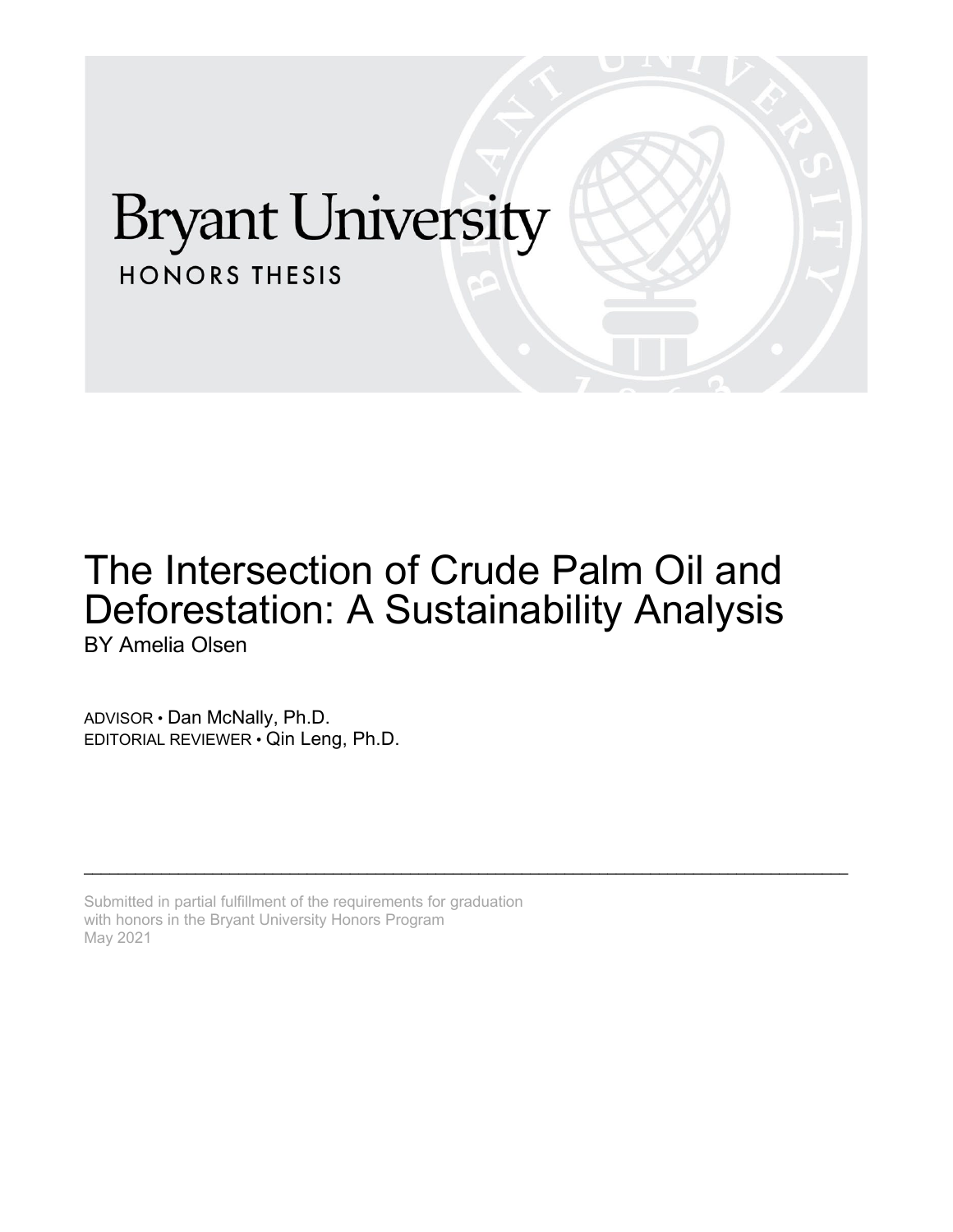## **Table of Contents**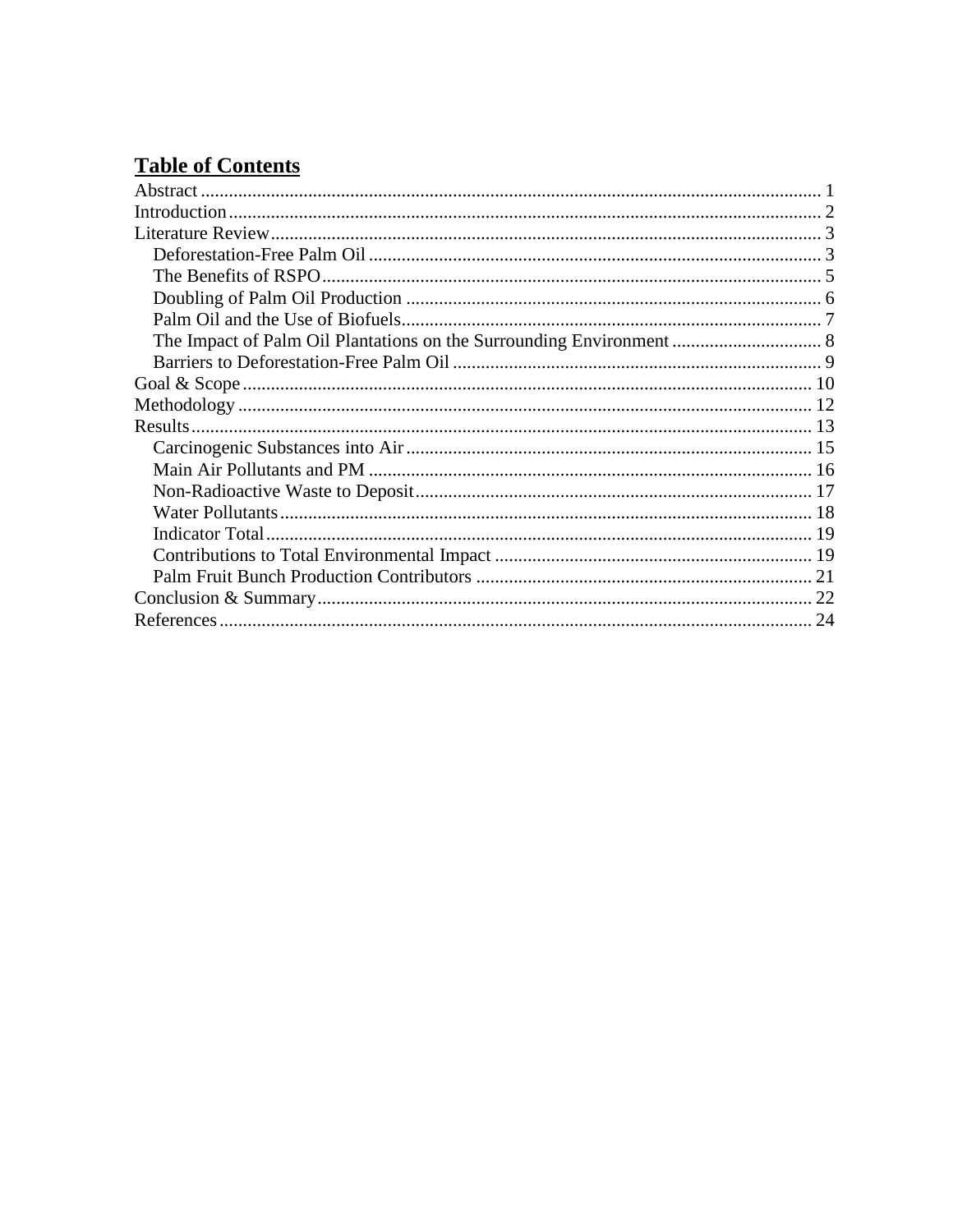## <span id="page-2-0"></span>**ABSTRACT**

In recent years, palm oil has gained international attention as an efficient, versatile, and inexpensive oil, and is now an ingredient in 50% of items in the grocery store. As a result, there has been an increase in complaints regarding the environmental impact stemming from the production of palm oil, including those of deforestation and harmful emissions. In response to these complaints, the Roundtable on Sustainable Palm Oil (RSPO) was created to certify palm oil that meets certain criteria, (including being produced without an element of deforestation) as sustainable. Now, the RSPO certifies over 3.09 million hectares of palm oil production area. However, the RSPO is getting backlash over their standards, with reports that their standards are not strong enough to be considered sustainable. This research aims to address these complaints by determining the environmental sustainability of palm oil produced with and without an element of deforestation in Malaysia. A Life Cycle Analysis (LCA) was used in this research, and the results of this LCA have indicated neither crude palm oil (CPO) associated to deforestation nor CPO not linked to deforestation is environmentally sustainable. Therefore, these results indicate the RSPO's certified sustainable palm oil may not actually be sustainable, given the large environmental impact of both variations of palm oil.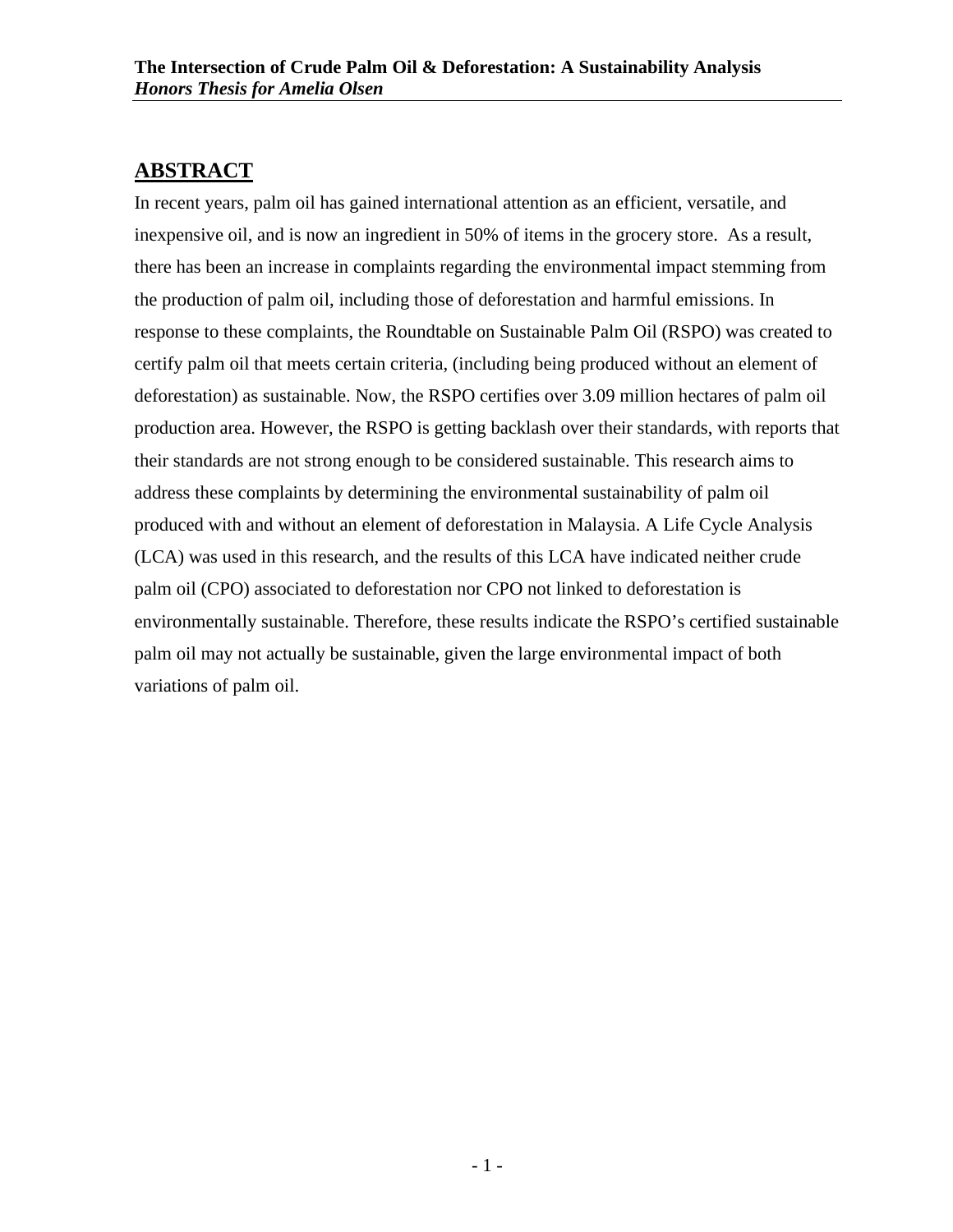## <span id="page-3-0"></span>**INTRODUCTION**

Palm oil is an edible fat obtained from the flesh of the fruit of several palms (Merriam-Webster), and according to The U.S. Department of Agriculture, palm oil is the most consumed oil in the world (Lee, 2019). Palm oil is a low-cost, edible commodity, making it a desirable ingredient for food, cleaning, and makeup products. Palm oil is inexpensive due to how productive of a crop it is, compared to the production of other oil crops. For reference, palm oil makes up 35% of the world's vegetable oil consumption but only uses 10% of the total land used in vegetable oil production (8 things to know about palm oil, 2020). To show the productivity another way, palm oil produces up to 10 times more oil per hectare than other vegetable oils such as soya, rapeseed, and sunflower oils (Ecotricity, 2018).

Due to palm oil's versatility and inexpensive nature, it is an ingredient in *half* of items found on grocery store shelves, according to expert estimations (Lee, 2019), yet many Americans who use these products every day have never heard of palm oil, let alone the implications that result from it. Palm oil is also rising in popularity, as according to the Roundtable on Sustainable Palm Oil, there has been a 43% increase in the amount of land being used to produce palm oil over the past twenty years (Klein and Manasantivongs, 2011). Palm oil production is also expected to quadruple from current levels by 2050 (Tullis, 2019). There is a lack of awareness surrounding palm oil, as only 10% of items that contain palm oil list any variation of "palm" on the packaging (Tullis, 2019). This is because many of the personal care products that palm oil is used in, do not require disclosure of ingredients on the packaging. Due to this rise in popularity, experts currently estimate that globally, humans consume an average of eight kilograms, or 17.6 pounds of palm oil per year (Tullis, 2019).

This incredible consumption of palm oil comes at an expense because of the negative impact palm oil production has on the environment. The production of palm oil is known to destroy tropical forests, as they are often cleared to create palm oil plantations. In addition to the deforestation that results, the animals living in these forests (often time endangered species) are adversely affected, as their habitats are destroyed. Even in the production of deforestationfree palm oil, many greenhouse gas emissions are released into the air, water, and soil as a result.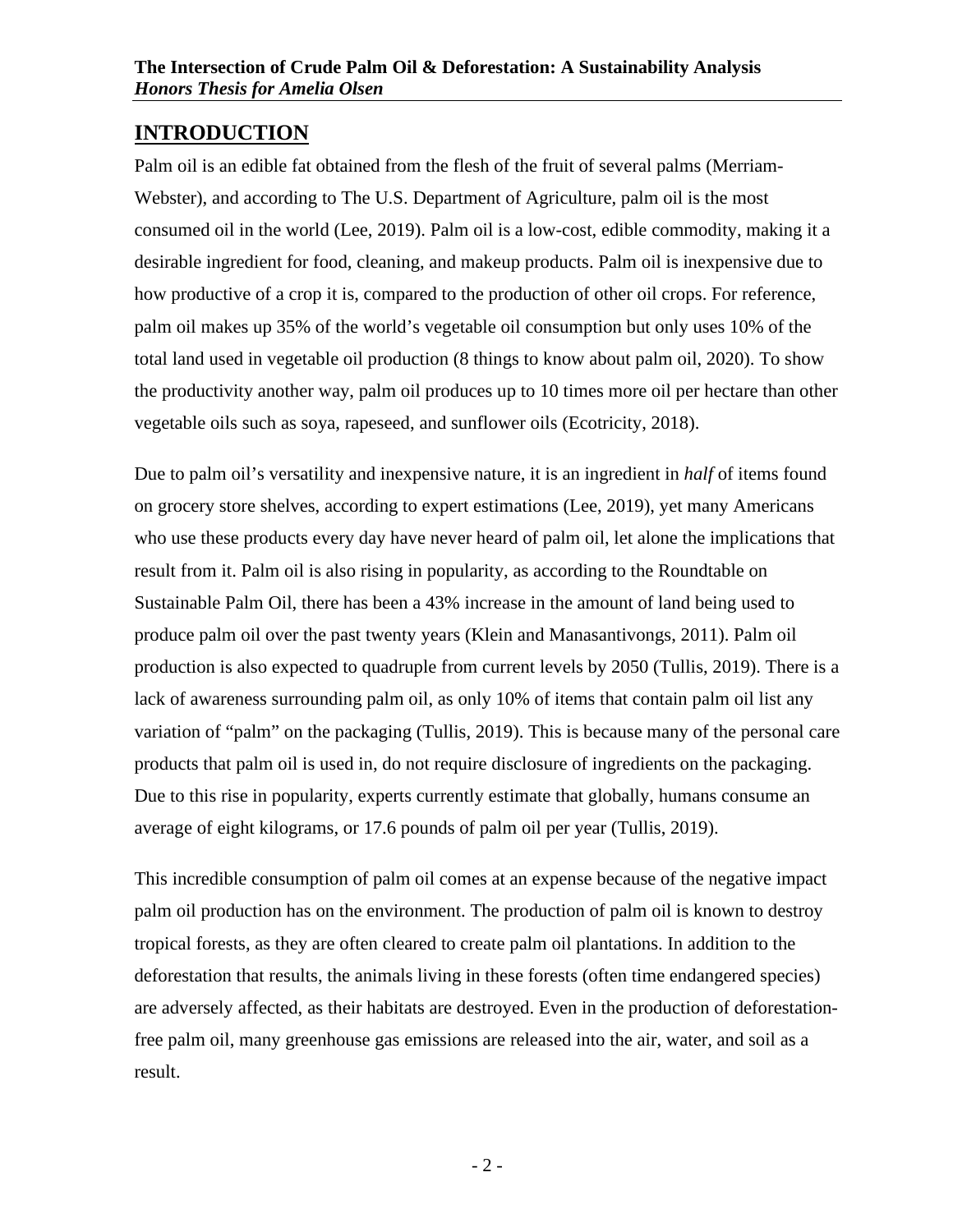As a result of the increasing awareness of the negative environmental impacts of palm oil, the Roundtable on Sustainable Palm Oil (RSPO) was created. The RSPO is a non-profit that develops and enforces standards for sustainable palm oil while uniting stakeholders throughout the industry (RSPO). The RSPO's criteria must be followed by all certified stakeholders as they produce palm oil that is then certified as 'sustainable'. One of the newest additions to RSPO criteria that was set in 2018, is a total ban on deforestation. Therefore, if palm oil is produced and can be associated with deforestation in any way, it cannot be certified by the RSPO as sustainable. Eighty-five percent of palm oil originates from either Indonesia or Malaysia (Tullis, 2019). This research will determine if, even with this new criterion by RSPO, deforestation-free palm oil originating from Malaysia, can be environmentally sustainable.

## <span id="page-4-0"></span>**LITERATURE REVIEW**

The following literature identifies various aspects of the environmental impacts, various uses, and the impact on plantation surroundings that result from palm oil production. Additionally, different studies identified the plusses and minuses of the RSPO, and how it impacts palm oil production. The RSPO regards itself as a compromise between sustainability and economic interests, but the practicability of this is analyzed throughout this review. While some authors may have focused on the positive impacts, while others on the negative, it is important to understand all aspects and points of view relating to palm oil production.

## <span id="page-4-1"></span>Deforestation-Free Palm Oil

The vast majority of palm oil being sold is bound by a no-deforestation commitment, as estimates range from a conservative 60% to 96% of global palm oil production (The Chain, 2016). These commitments come from a range of sources, such as from the RSPO, Non-Governmental Organizations (NGO's), or palm oil suppliers. More and more companies themselves are also committing to sourcing deforestation-free palm oil as well, in an effort to minimize their environmental impact. This 60-96% is a huge improvement, as less than 5% were bound by these same commitments as of 2013 (The Chain, 2016). However, this reveals an issue because the demand for palm oil is expected to continue to steadily increase, and most potential plantation areas are currently covered in forests. (Fitzherbert, et. al, 2008). This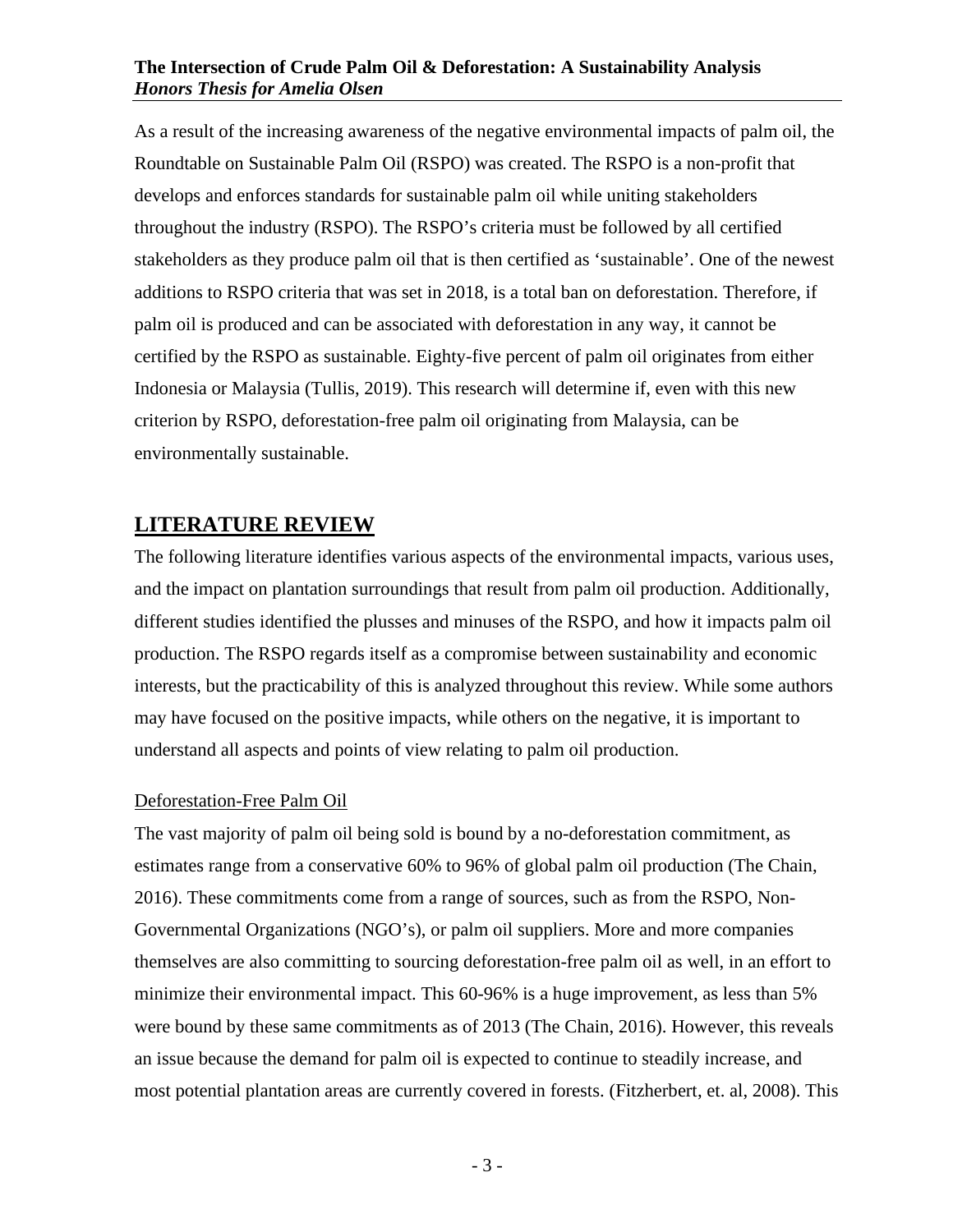is an area of concern, as deforestation from palm oil production is not an issue that will be going away anytime soon. Soon, either deforestation and palm oil production will come hand in hand, or advancements will need to be made regarding how palm oil is produced. Commitments for deforestation-free palm oil are increasing in popularity due to an increase in awareness of the negative impacts of palm oil production, such as deforestation. This can be shown through a study by Pin Koh & Wilcove (2008) who found "during the period 1990– 2005, between 55% and 59% of oil palm expansion in Malaysia can be attributed to conversion of forests". Additionally, over this same time period Fitzherbert et. al, (2008) estimated that at least one million hectares of forest were replaced by palm oil crops just in Malaysia alone. While palm oil production has other concerning elements (such as poor labor practices), it is hard to ignore the pace that tropical forests are being converted to palm oil plantations. While organizations such as RSPO aim to address multiple concerns of palm oil production, deforestation-linked palm oil is a major concern that companies are committing to avoid.

#### The Downfalls of Roundtable on Sustainable Palm Oil (RSPO)

Much of the previous literature was quite critical of the RSPO, with Kiezebrink (2017) believing the RSPO certifies palm oil from the companies that are committing the exact environmental and social violations that the RSPO was created to mitigate. Therefore, Kiezebrink believes RSPO certification does not inherently guarantee sustainable palm oil production, so companies and consumers should not solely rely on RSPO certification, even though it should ensure the palm oil is sustainable. Adding on to this, Silva-Castaneda (2012) claimed RSPO's certification procedures are not able to tackle the social challenges that they intended to address. Some of these challenges include conflicts over land rights, working conditions, or discrimination against workers. Additionally, Silva-Castaneda (2012) says, "third-party certification reinforces existing power relations between local communities and companies, … and RSPO fails to recognize the existence of significant conflicts between certified companies and local communities" (368). This insinuates that the RSPO exerts its power over smallholders (farmers who grow oil palm on an area less than 50 hectares) and local communities, all while ignoring many of the social challenges these smallholders face (Oxford Dictionary, 2020).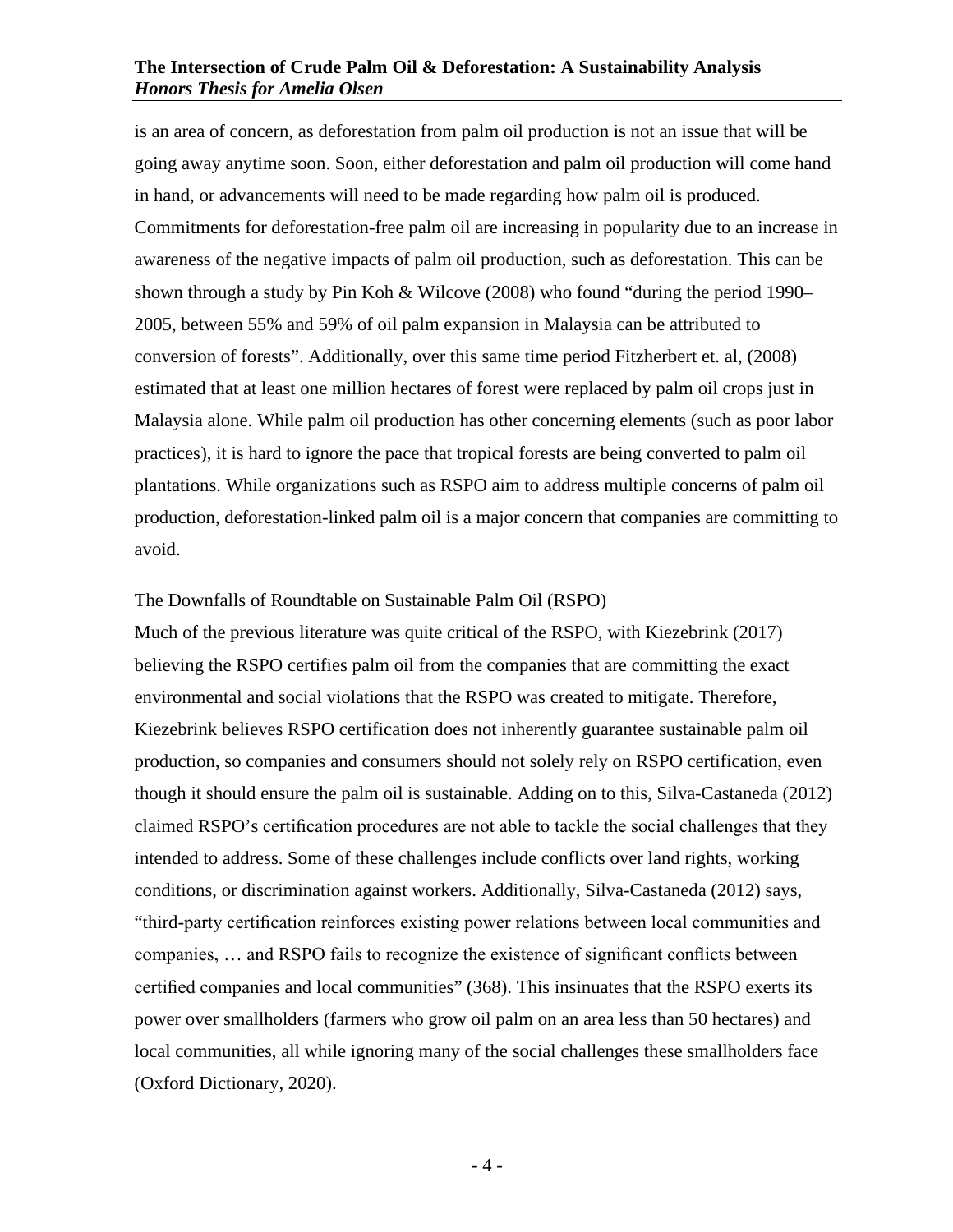Greenpeace (2013) was even more critical as they believe the solution for the RSPO is twofold. First, standards must be strengthened to include banning further development and rainforest clearance; and second, to assure these standards are being strictly followed (Greenpeace, 2013). Greenpeace agreed directly with Kiezebrink, (2017) on the point to 'go beyond the RSPO', and even emphasized further importance on policies that ensure forests are being protected and which show the palm oil industry can actually be responsible. Kiezebrink (2017) conducted research by analyzing two RSPO member palm oil companies that operate in Riau, Sumatra, Indonesia, as well as field research in two Indonesian palm oil plantations. To supplement this, focus group discussions and key informant interviews were conducted. Silva-Castaneda (2012) took a different approach by conducting fieldwork between 2008 and 2010 in Indonesia. For secondary research, a total of 52 interviews with local villagers, non-governmental organizations (NGO's), and representatives from RSPO were conducted. Greenpeace (2013) added a third type of data collection by analyzing the Ministry of Forestry of Maps. This determined Indonesia lost at least 1,240,000 hectares of forest between 2009 and 2011.

#### <span id="page-6-0"></span>The Benefits of RSPO

While there are many critical voices of the RSPO, even if RSPO's standards need to and can be improved, no other organization has been able to successfully unite the stakeholders in the palm oil supply chain under one body while requiring them to meet certain standards (Reinecke, et. al, 2011). As mentioned above, RSPO regards itself as a compromise between sustainability and economic interests, but it is questioned whether this compromise is realistic due to the deforestation and social conflicts that have been and continue to occur within the palm oil industry (Reinecke, et. al, 2011). These claims were built upon by Macdonald and Balaton-Chrimes (2016), who found that many of RSPO's guidelines are only voluntary and these guidelines are most practical when they collaborate with and support governments, NGOs, communities, and companies. Even though the RSPO has a code of conduct, production standards, and principles & criteria, these standards are not being followed as closely as they could, even when a complaint is made against RSPO (Macdonald and Balaton-Chrimes, 2016).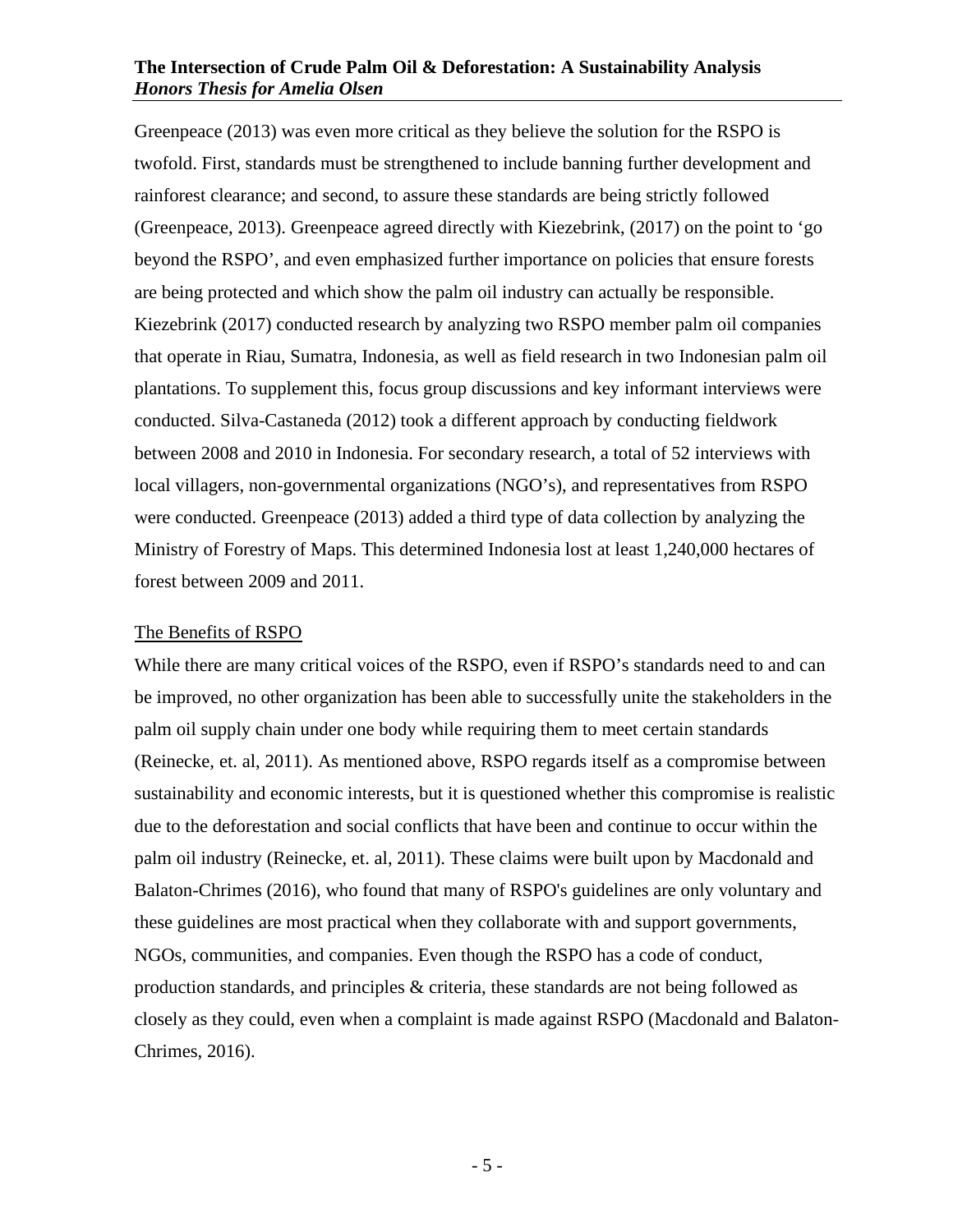The RSPO Board of Governors (2014) outlined the minimum requirements for certification, showing the benefits of certification and the RSPO in general. Through that, the board (2014) said, "the production of sustainable oil palm products is comprised of legal, economically viable, environmentally appropriate, and socially beneficial management and operations" (12). This gives stakeholders an idea of what sustainable palm oil means to the RSPO and the different components that must make up certified sustainable palm oil.

These three authors used a variety of methods to conduct their research. Reinecke, et. al, (2011) analyzed volume and sales data of RSPO-certified palm oil, data of oil cultivated from production area by country, and type of oil to conclude their findings. Macdonald and Balaton-Chrimes (2016) took a similar approach by analyzing publicly available information. However, they also used field research and interviews with various informants that totaled 587 interviews with over 1,100 individuals. The RSPO Board of Governors (2014), did not use traditional research methods, as their aim was to provide certification documentation that complies with their Supply Chain Certification Standard.

## <span id="page-7-0"></span>Doubling of Palm Oil Production

Greenhouse gas (GHG) emissions in Kalimantan, Indonesia can be mitigated while doubling palm oil production (Austin et. al, 2015). Specifically, emissions can be reduced anywhere from 9%-60%, depending on the limitations posed by the type of land (such as peatland, forestland, or land with low carbon stocks) where this expansion would take place (Austin et. al, 2015). Agreeing with this, The Chemical Engineer (2016), found that land used for palm oil production could be doubled without further damage to sensitive environments like tropical forests. Specifically, this is 19.3 million hectares of land that is suitable for growing palm oil, and is not already in use, not protected by law, not high in biodiversity, and does not show high carbon stock potential (The Chemical Engineer, 2016).

A third study by Lee et. al., (2020) explained how deforestation is impacted by RSPO certification, finding in the Indonesian islands of Kalimantan and Sumatra, RSPO certification decreased deforestation on small slopes but had the opposite effect on slopes greater than 3 degrees. RSPO certification also resulted in saving more primary forests and reduced the incidence of water pollution in Sumatran villages on slopes less than 3 degrees. In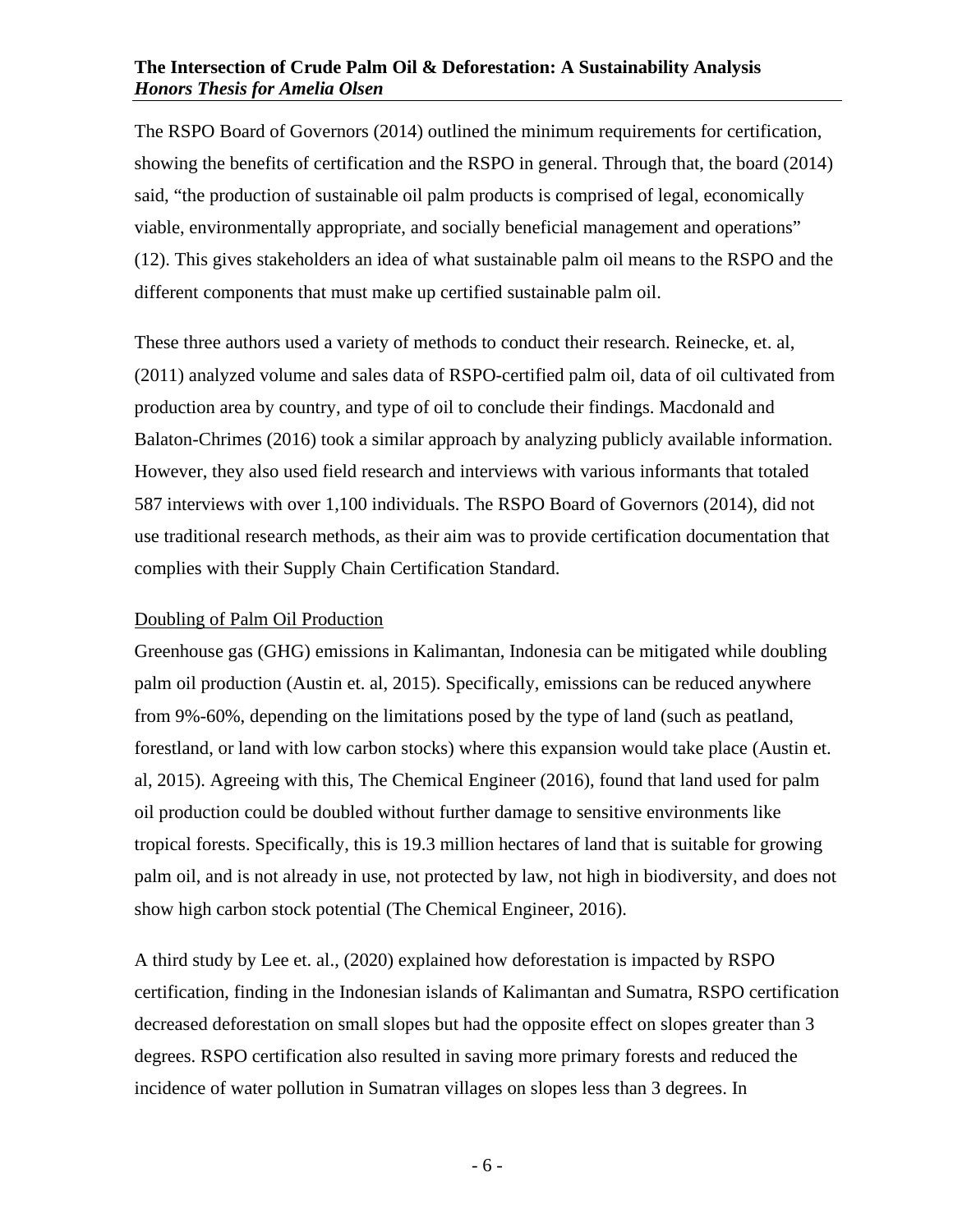Kalimantan, it reduced the incidence of land pollution on slopes less than 2 degrees (Lee et. al., 2020).

For their research, Austin et. al, (2015) used a logistic regression model (to predict probabilities) that used data on the recent expansion of oil palm plantations and a set of explanatory variables describing biophysical suitability and infrastructure proximity to support their findings. The Chemical Engineer (2016) took a different approach by mapping suitable land for palm oil production on a global scale to determine the amount of land space available for palm oil production. In addition to creating their own map, the authors also used a map previously compiled by NASA and the IFPRI, data from other institutions, and information from local volunteers to further support their results. Lastly, Lee et. al., (2020) used observations from 11,000 villages over 11 years and applied quasi-experimental methods.

## <span id="page-8-0"></span>Palm Oil and the Use of Biofuels

Biofuels are fuels composed of or produced from biological raw materials (Merriam-Webster), which includes palm oil, and therefore has an impact on the industry. According to Harris (2013), the demand for palm oil can be partially attributed to the growth in demand for food. Environmental concerns will also grow with the increase in popularity of palm oil, especially if biofuels are vetted more carefully as an alternative energy source. Additionally, participation in certification schemes is important as this industry grows. As for RSPO specifically, politics amongst RSPO members has led to transparency and review measures (Harris, 2013). Mukherjee and Sovacool (2014), agreed saying the "successful implementation of national and international standards for oil palm plantations that are enforceable is a key priority" (10). Additionally, encouraging the development of new biofuel technologies is imperative to future sustainability. That being said, even though certification schemes are important, RSPO standards do not meet their own criteria for successful implementation and enforcement of standards for palm oil stakeholders. (Mukherjee and Sovacool, 2014). RSPO certification standards are voluntary, and thus they are not enforceable.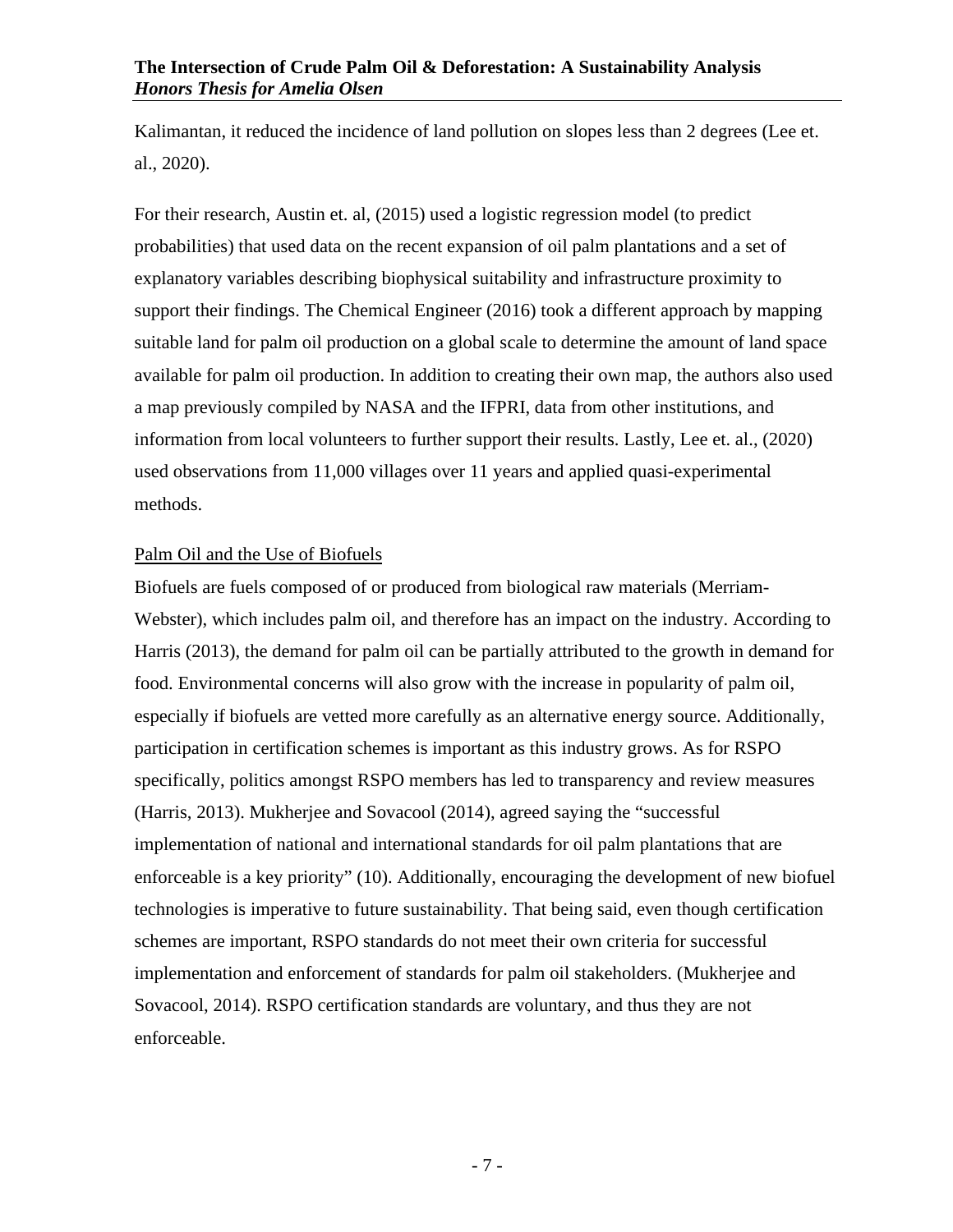Oseghale, et. al, (2017) continued by discussing the impact of plantation growth on waste disposal. As the generation of wastes continues to grow, there is more of a need to treat waste in a sustainable manner. Certainly, palm oil plantation growth raises environmental sustainability concerns. However, a number of studies have found there is progress in the growth of sustainability in the Malaysia palm oil industry. Oseghale, et. al, (2017) took statistical data from the Malaysian Palm Oil Board as their primary source for research, but secondary data from literature was also used. Mukherjee and Sovacool (2014) took a similar approach as their research came from peer-reviewed academic articles published between 2000 and 2010, policy literature, and data from national ministries, major international research institutes, and multilateral development banks. Lastly, Harris (2013) conducted research using two case studies of palm oil companies. Three schemes were included in these case studies, one of which is RSPO. The two case studies looked at Wilmar and Dinant.

#### <span id="page-9-0"></span>The Impact of Palm Oil Plantations on the Surrounding Environment

The price of palm oil has a positive effect on the expansion of rubber, cocoa, and coffee plantations; however, "the effect of palm oil prices is inferior to the influence of plantation labor wages in cocoa and coffee models" (p. 7) (Harianto, 2019). The industries of both cocoa and coffee use labor intensively, so an increase in labor wages will have an adverse impact on these industries (Harianto, 2019). Harianto (2019), focused on the impact palm oil plantations have on the plantations of other competing crops, while Teuscher, et. al, (2016) focused on another aspect of the environment: biodiversity of vegetation, birds, and invertebrates. They found initial positive responses from the presence of palm oil, which suggests that tree islands can be an acceptable way to increase biodiversity in degraded landscapes (Teuscher, et. al, 2016). This may be relevant for palm oil smallholders seeking to diversify their production to reduce their dependence on palm oil, in addition to other risks.

Land use is the third aspect of the environment that was researched by Varkkey, et. al, (2018). They found there could be a potential impact resulting from commercial buyers vying to use only no deforestation, no peat, no exploitation (NDPE) palm oil. Another interesting finding is that middle-class Indonesians, Malaysians, and many others have not yet hit the point where an increase in incomes and shifts in their purchasing preferences begin to reduce environmental impacts (Varkkey, et. al, 2018). Therefore, we are stuck in a cycle of economic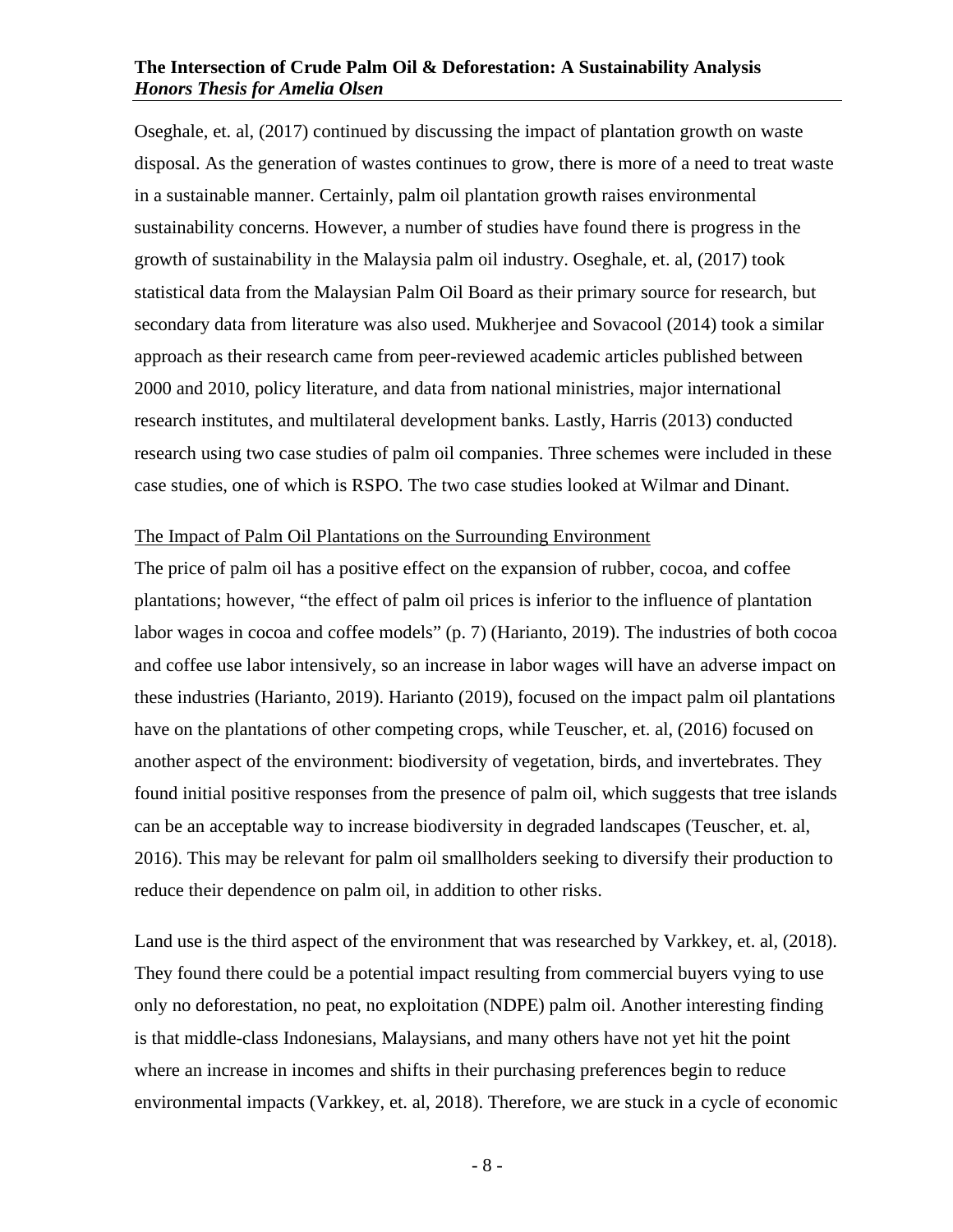growth that requires further exploitation of plantations, and land in general (Varkkey, et. al, 2018). All three of these studies took the smallholders of Indonesia and Malaysia into consideration, whether considering labor wages, diversification, or looking at consumer preferences.

Harianto (2019) used time-series data from 1991 to 2015 that was built into an econometric model for their research. The three commodities that were input include rubber, coffee, and cacao. The world price of crude palm oil (CPO) and the world price of palm kernel oil (PKO) was also used in this research. Harianto (2019), also used the multiple regression method to "estimate the influence of predictor variables on variable area and variable production of each commodity". Teuscher, et. al, (2016) used surveys and conducted a baseline survey of the environment, vegetation, birds, and invertebrates in 2013 and again in 2014. Soil composite samples were also taken at the oil palm plantations. Lastly, Varkkey, et. al, (2018) conducted research using mapping as well as a sample of recently published studies on the political economy of palm oil and land use policy based on general database searches.

#### <span id="page-10-0"></span>Barriers to Deforestation-Free Palm Oil

Many companies have signed commitments for deforestation-free palm oil without realizing all that it entails and the potential barriers to reaching such commitments. For example, in 2014, Mars® first committed to source deforestation-free palm oil by year-end 2015 (Lierly, 2020). They missed this ambitious goal, as Mars® sourced palm oil from 1,500 mills at the time. Mars® then began a process to simplify their supply chain- one that will reduce their supplier mills to 100 by 2021. This seemed to have worked eventually for Mars®, as they announced in October of 2020 that their palm oil supply chain was deforestation-free (Southey, 2020). Mars® is not the only company that has pushed back the end date on its palm oil sustainability goals. In fact, Lyons-White & Knight, (2018) conducted interviews with 23 organizations regarding the barriers to implementing deforestation-free palm oil commitments. One of the major barriers they found was the complexity of the supply chain hindering the implementation. Specifically, complex supply chains were a major barrier to successful no-deforestation commitments, as they make traceable supply chains and communication with customers and suppliers much more difficult (Lyons-White & Knight,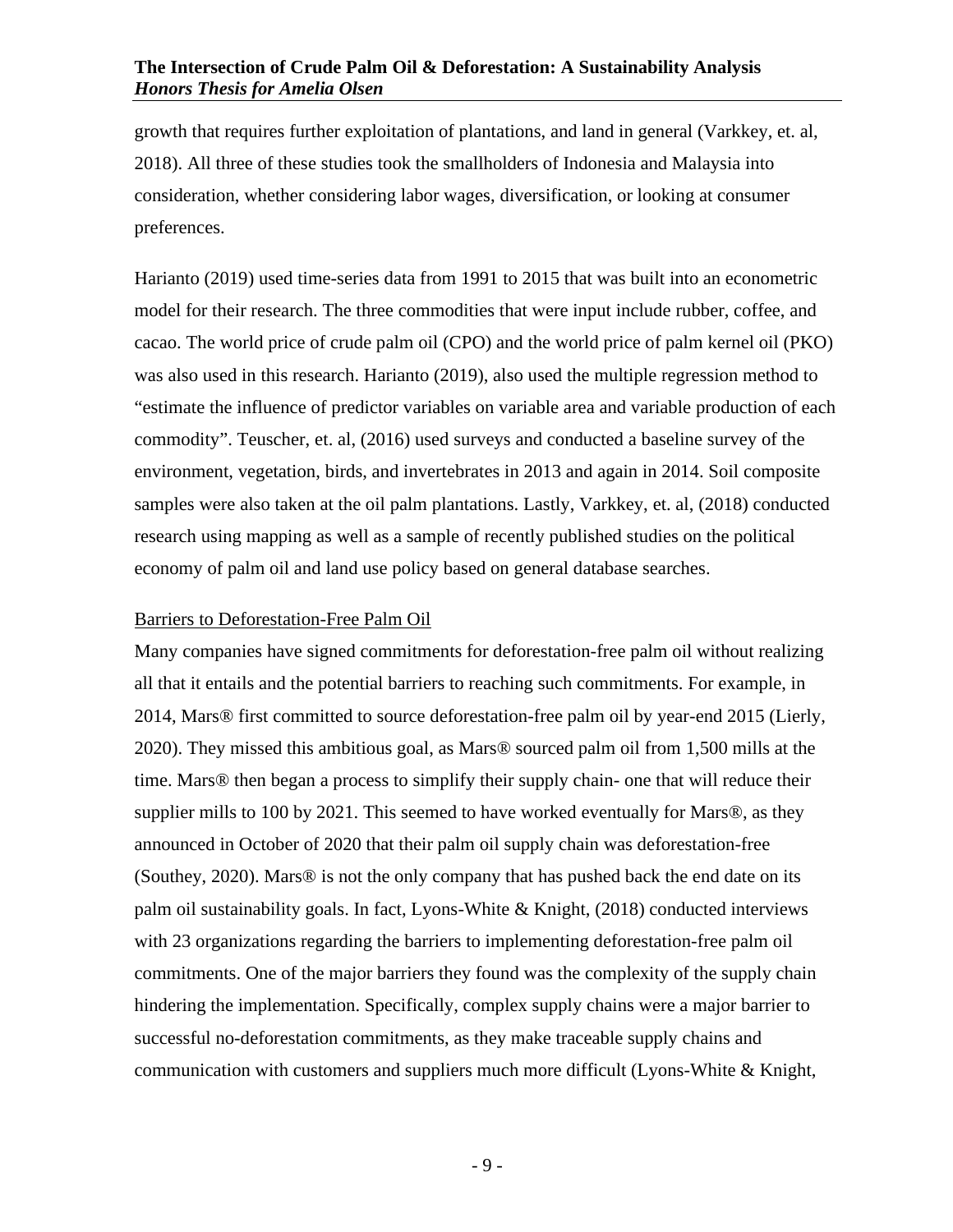2018). If companies do not have the traceability to see exactly where their palm oil is being sourced from, it is very difficult to ensure deforestation is not linked to the palm oil.

Another barrier found was the lack of a definition of 'deforestation-free' palm oil throughout the supply chain. Some growers found this concept inconceivable and therefore overlooked these commitments. On the other hand, different members of the supply chain took this concept quite literally (Lyons-White & Knight, 2018). Committing to a practice without a general acceptance of what it entails with every entity a company is doing business with makes these commitments very difficult to implement. Some other barriers Lyons-White & Knight, (2018) found include a variety of barriers within the company themselves, market forces, and even the cost barrier. Some of these examples may include battling the way a company has always done something or losing their customers because they are unwilling to pay the increase in price that may come with deforestation-free palm oil. What might seem initially as a great commitment to decrease a company's environmental footprint has proven to be much more complex for many different businesses.

While these articles gave a solid foundation to this research, there are limitations that exist. First, there was a common theme of studies examining either RSPO or the environmental impacts of palm oil cultivation. No studies were found that directly compared the environmental impacts that result from deforestation-free and deforestation-linked crude palm oil. The objective of this new study aims to add to the current literature by researching the intersection of deforestation and the environmental impacts of crude palm oil by performing a life cycle analysis (a method not seen in this literature). Analyzing palm oil production while taking levels of deforestation into consideration will allow for conclusions to be drawn on whether deforestation-free palm oil is environmentally sustainable in the Malaysian palm oil industry.

## <span id="page-11-0"></span>**GOAL & SCOPE**

The goal of this project is to compare the environmental impact that arises from the production of palm oil that is associated to deforestation, to palm oil produced without an element of deforestation. To aid in this comparison, palm oil produced with an average element of deforestation will also be evaluated. This project is significant because of the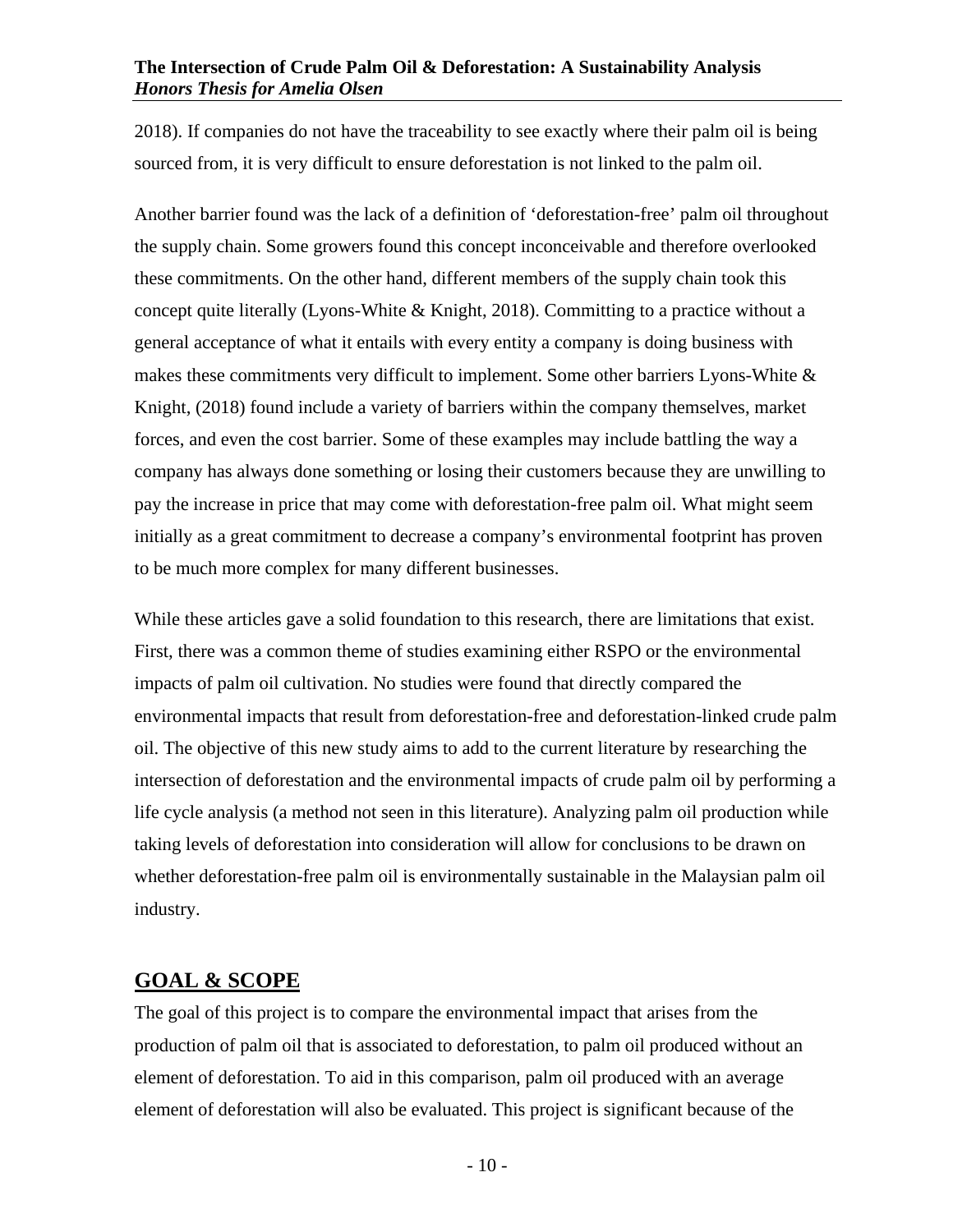massive volume of palm oil that humans currently consume, combined with the predictions that palm oil usage will only grow in the coming years. This project is also relevant because organizations such as the RSPO have been established to try and offer environmentally conscious companies the option to purchase sustainable palm oil. This project will determine if by removing deforestation, (a main element to RSPO 'sustainable' palm oil), from the production of palm oil, if sustainable palm oil is feasible.

In this study, the element of deforestation includes the clearing of any primary or secondary forest. A primary forest is a forest that has not ever been damaged or cleared by humans. A secondary forest is one that has been damaged or cleared by humans, but it has been long enough that the impacts are no longer evident (Mongabay, 2012). Therefore, a plantation will create CPO not linked to deforestation if it was produced on land that was not (or had ever been) forest-covered when the plantation was made. On the other hand, CPO associated to deforestation comes from plantations where either a primary or secondary forest was cleared in order to make the plantation. Once a primary or secondary forest is cleared, a palm oil plantation can never occupy that same land while producing palm oil considered 'not linked to deforestation'.

To hone the scope of the project, certain limitations have been made. First, Malaysia will be the only origin of palm oil evaluated in this project. Malaysia, along with Indonesia, makes up the vast majority of global palm oil production, which is the reason behind this location selection. This comparison will also only be evaluating palm oil from cradle-to-gate. Cradleto-gate will evaluate the environmental impact stemming from the origin (resource extraction) to the gate, which in this case is the destination port before being transported to the consumer. To further limit the scope of the project, the most significant factors will be discussed the most. For this project, the indicators with the most significant results are carcinogenic substances into air, main air pollutants and PM, non-radioactive waste to deposit, and water pollutants. While the total environmental impact takes every indicator into consideration and will be discussed as well, these four will be the primary focus.

The application of this project's findings can be applicable to any companies or individuals sourcing or consuming palm oil. Companies worried about their environmental footprint may opt to source a more environmentally friendly ingredient, while consumers may choose not to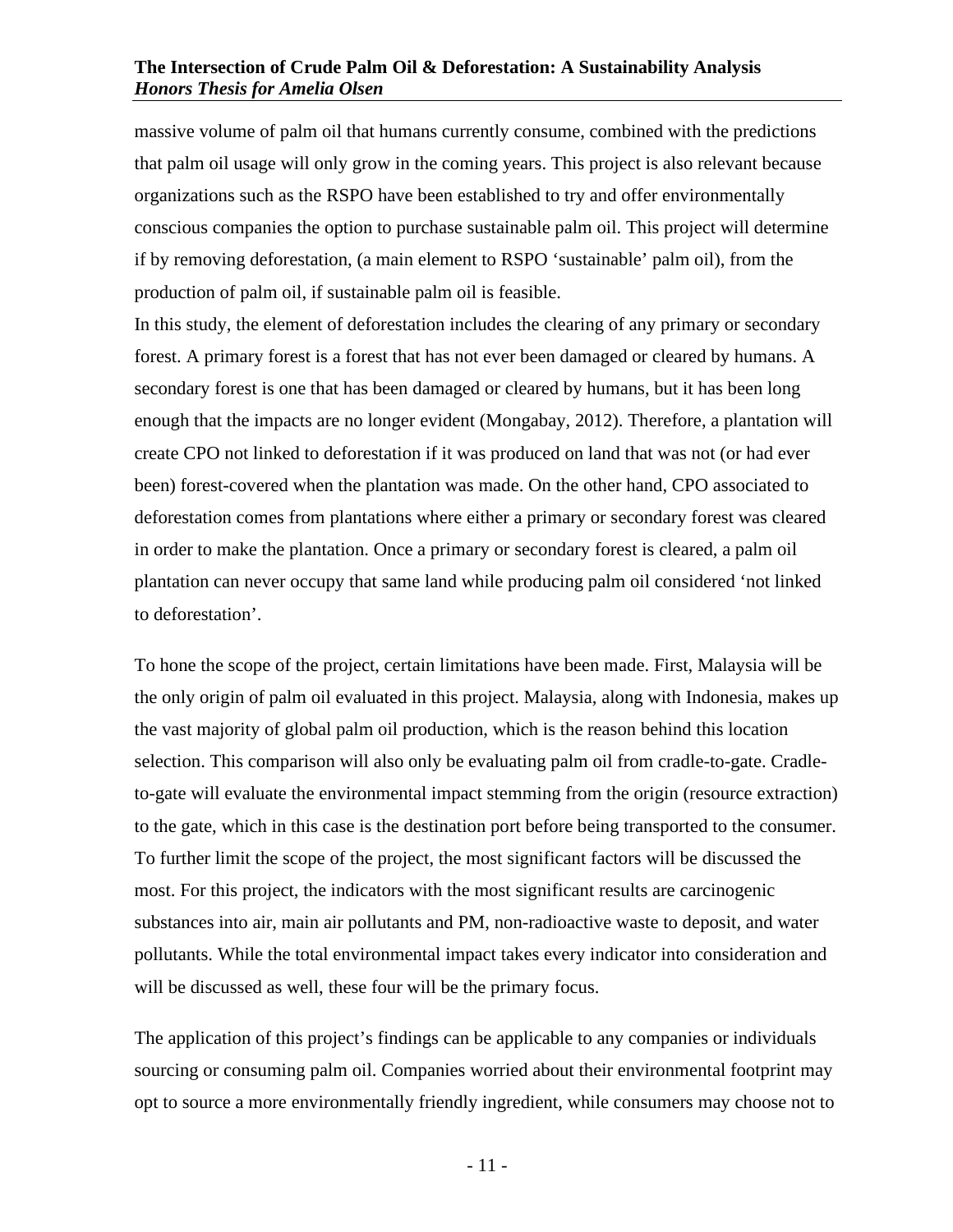purchase any products containing palm oil, or any palm derivatives. In addition, stakeholders may be more inclined to hold organizations such as RSPO accountable for their claims or demand more transparency behind the environmental impact of their certified sustainable palm oil.

## <span id="page-13-0"></span>**METHODOLOGY**

Much of the research previously conducted related to palm oil and RSPO sustainability standards took the approach of field research (including many interviews), in addition to using secondary data. However, this research utilized a Life Cycle Analysis (LCA) on palm oil. LCA is an established process that is best fit to analyze the environmental impact raw materials, products, or other objects have on the world (Liebsch, 2020). The LCA quantifies these environmental impacts and therefore is a more concrete form of research. This method took a cradle-to-gate approach, meaning analyzing environmental impact from the production of palm oil through the factory gate. Specifically, for this research, it includes the production process, transportation from the plantation to the mill, transportation from the mill to the Malaysian port, and transportation from the Malaysian port to a French port. Any environmental impacts beyond this point are not included in this study due to a lack of available data. The LCA method evaluates each included stage of the palm oil's "life" from the perspective that each stage is independent of the others. This enables the approximation of the cumulative environmental impact palm oil has on the world by combining each of the stages (Liebsch, 2020).

There are four phases in an LCA. First, the goal and scope definition phase, second is the inventory analysis phase, third is the impact assessment phase, and finally, the interpretation phase (Liebsch, 2020). The goal and scope of this research can be found above on page 10. The second stage is the data collection stage which analyzes the inputs and outputs of palm oil at each stage of its life. This stage is quantitative, as it is necessary to quantify these inputs and outputs in order to identify the environmental impact. These inputs and outputs could be anything from emissions to air or land, water, energy, etc. (ISO, 2006).

To collect data, I used the third version of the Agribalyse database, within the OpenLCA software. This software was chosen as it is free and works with many compatible databases.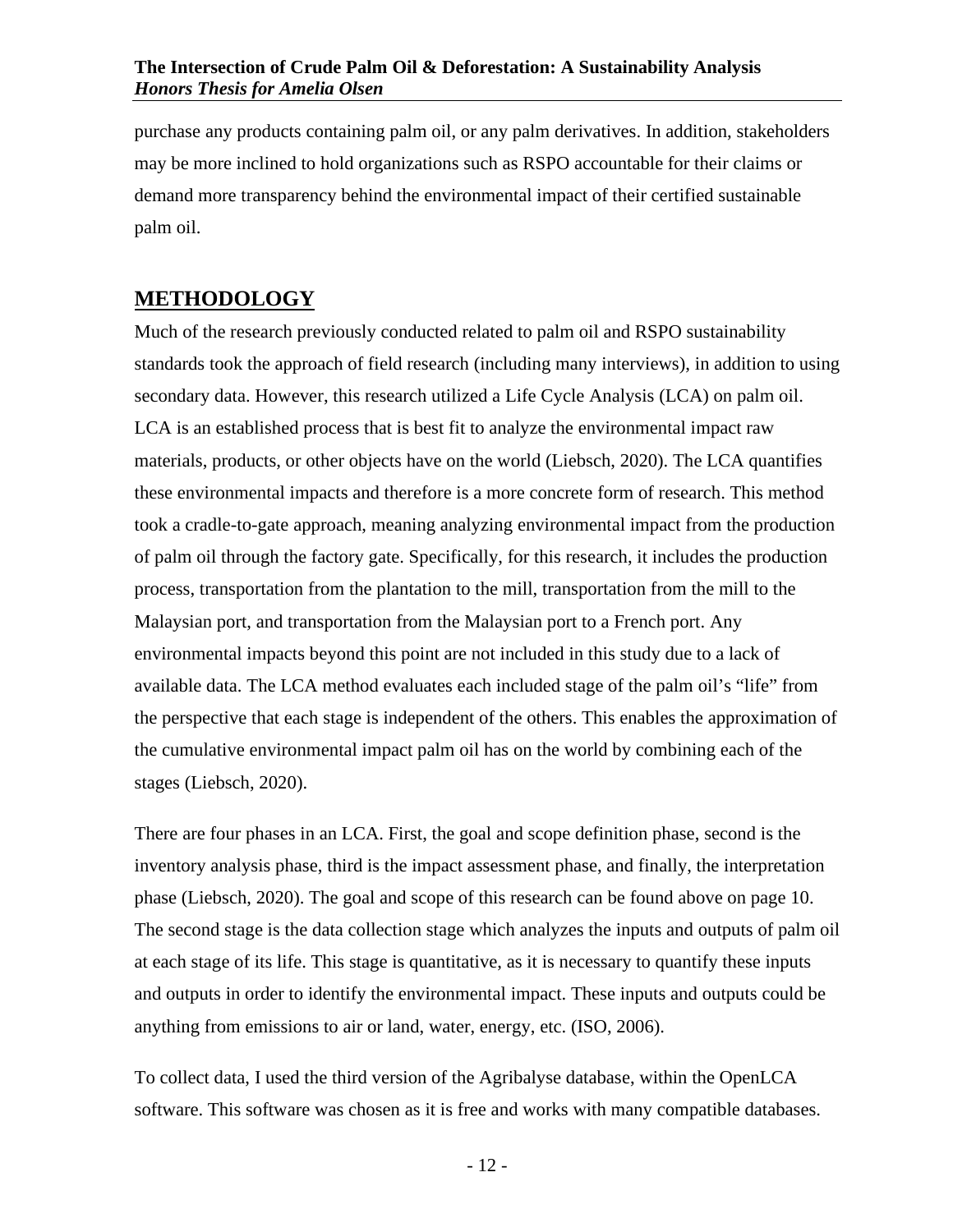Agribalyse is a database that focuses on the agricultural and food sector. Given palm oil falls within this realm, Agribalyse was the chosen database. Within Agribalyse, the relevant product systems were chosen to be evaluated and compared. The first product system is Crude Palm Oil (CPO) Malaysia, not linked to deforestation. The second product system selected is Crude Palm Oil Malaysia, associated to deforestation. To see the average of the two graphically, I added a third product system, Crude Palm Oil Malaysia, average. Each of these three has the same functional unit (kg of crude palm oil), and each includes the same cradleto-gate components, and therefore, can be compared with one another.

The third stage is the impact assessment phase where a Life Cycle Impact Assessment (LCIA) method is chosen to compare the product systems. To compare these three product systems with one another, the Ecological Scarcity (2013) LCIA method was chosen. This method was selected for the valuable indicators it evaluates, as these indicators include the emissions into the air, water, and soil. It is also one of the newer methods, as it was updated in 2013. Lastly, the interpretation stage draws conclusions based on the results generated by the chosen LCIA method. The results of this study can be found below, under Results.

## <span id="page-14-0"></span>**RESULTS**

The chart below (Figure 1) displays the results of this LCA run under the ecological scarcity (2013) method. For each indicator, the maximum value is equal to 100% on the y-axis. Each subsequent result is displayed in relation to the maximum result. Additionally, each product system has been renamed for simplicity, shown at the bottom of Figure 1. Crude Palm Oil (CPO) Malaysia, not linked to deforestation is shown as "No Def.", Crude Palm Oil Malaysia, associated to deforestation is shown as "Assc. to Def.", and Crude Palm Oil Malaysia, average is shown as "Average". Of the thirteen indicators, there are significant differences between the three product systems in four indicators, in addition to the total. A significant difference in this instance is greater than or equal to a 33% difference between two of the variables, and those are the indicators that will be focused on.

While Figure 1 shows the summary of the indicators in terms of percent of the maximum value, the output of the individual indicators in Figures 2-11 is quantified in the unit UBP. The unit of UBP stands for the German word umweltbelastungspunkte, which translates to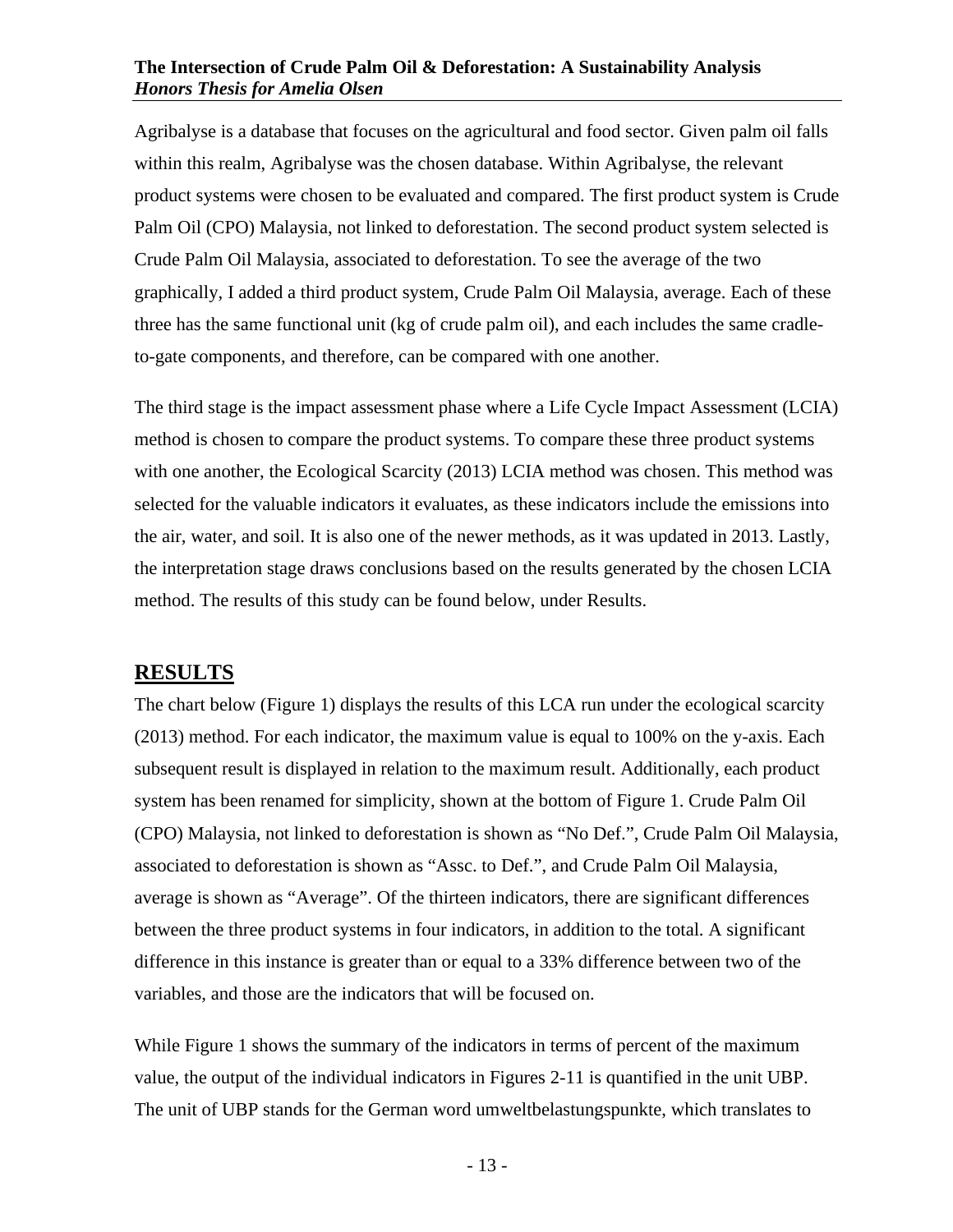pollution points, or eco-points. Rather than quantifying the environmental impact as kilograms of waste, for instance, the ecological scarcity (2013) method assigns countryspecific eco-points for each indicator. The more eco-points a product system has, the larger the environmental impact it has.

Similarly, Figure 2 shows the summary of the indicators, but rather than the maximum indicator equaling 100%, we now see the indicators and their environmental impact quantified in UBP. While Figure 1 is helpful to see which indicators have the biggest differences between the product systems, Figure 2 is helpful to see which indicators are contributing the most to the total environmental impact.



*Figure 1: Total LCA Indicator Results- Percentage*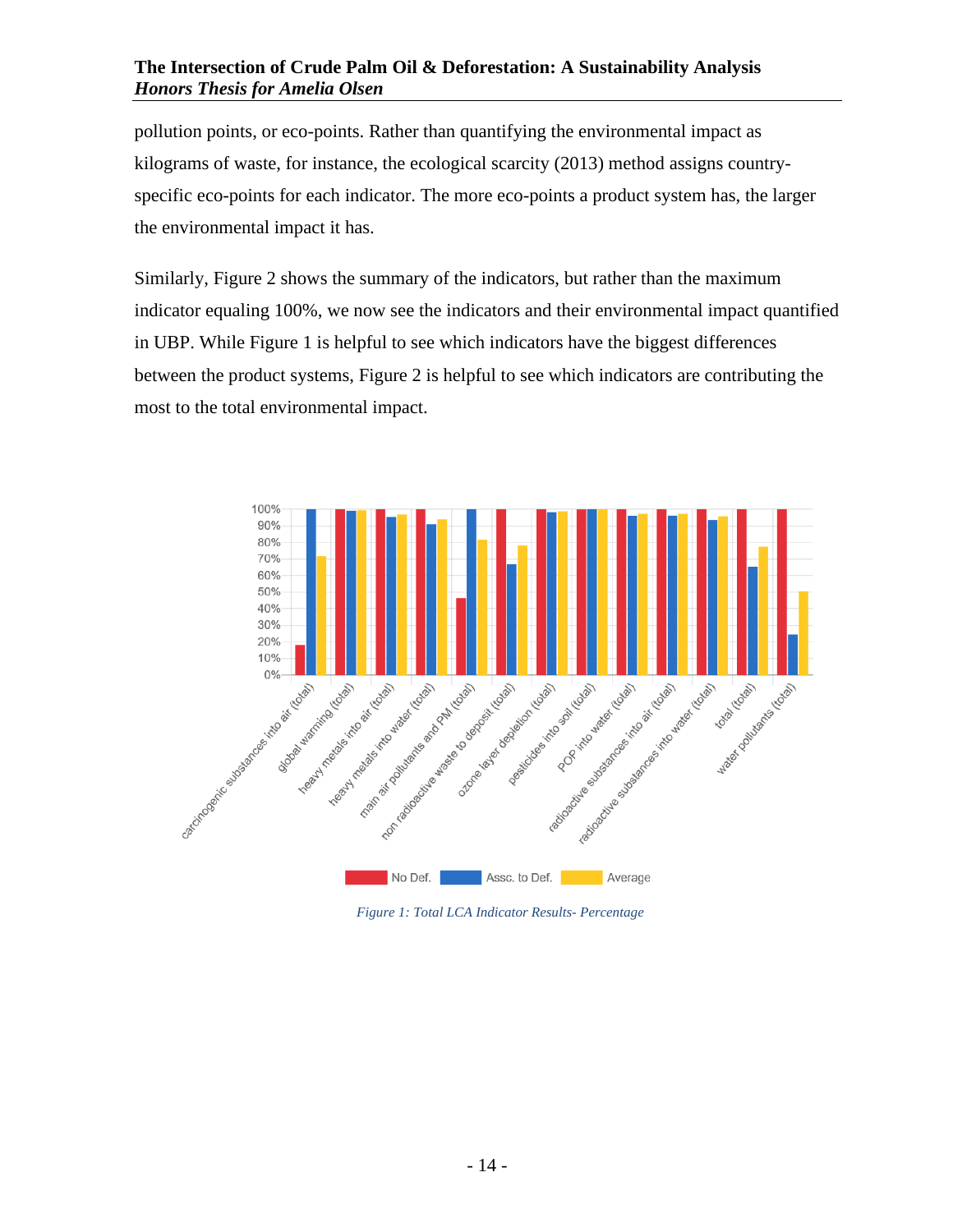

*Figure 2: Total LCA Indicator Results- UBP*

## <span id="page-16-0"></span>Carcinogenic Substances into Air

The first of the significant indicators is carcinogenic substances into air, shown below in Figure 3. These are defined as cancer-causing substances that include, but are not limited to, arsenic, benzidine, cadmium, etc. (Cancer.gov, 2018). CPO not linked to deforestation releases only 18% of carcinogenic substances into the air as CPO associated to deforestation. This indicator represents the biggest difference between the two factors, as CPO not linked to deforestation has a score of 1.76\*10^4 UBP compared to CPO associated to deforestation's 9.67\*10^4 UBP. This result indicates a benefit to producing palm oil not linked to deforestation, as fewer carcinogenic substances are released into the air compared to CPO, associated to deforestation.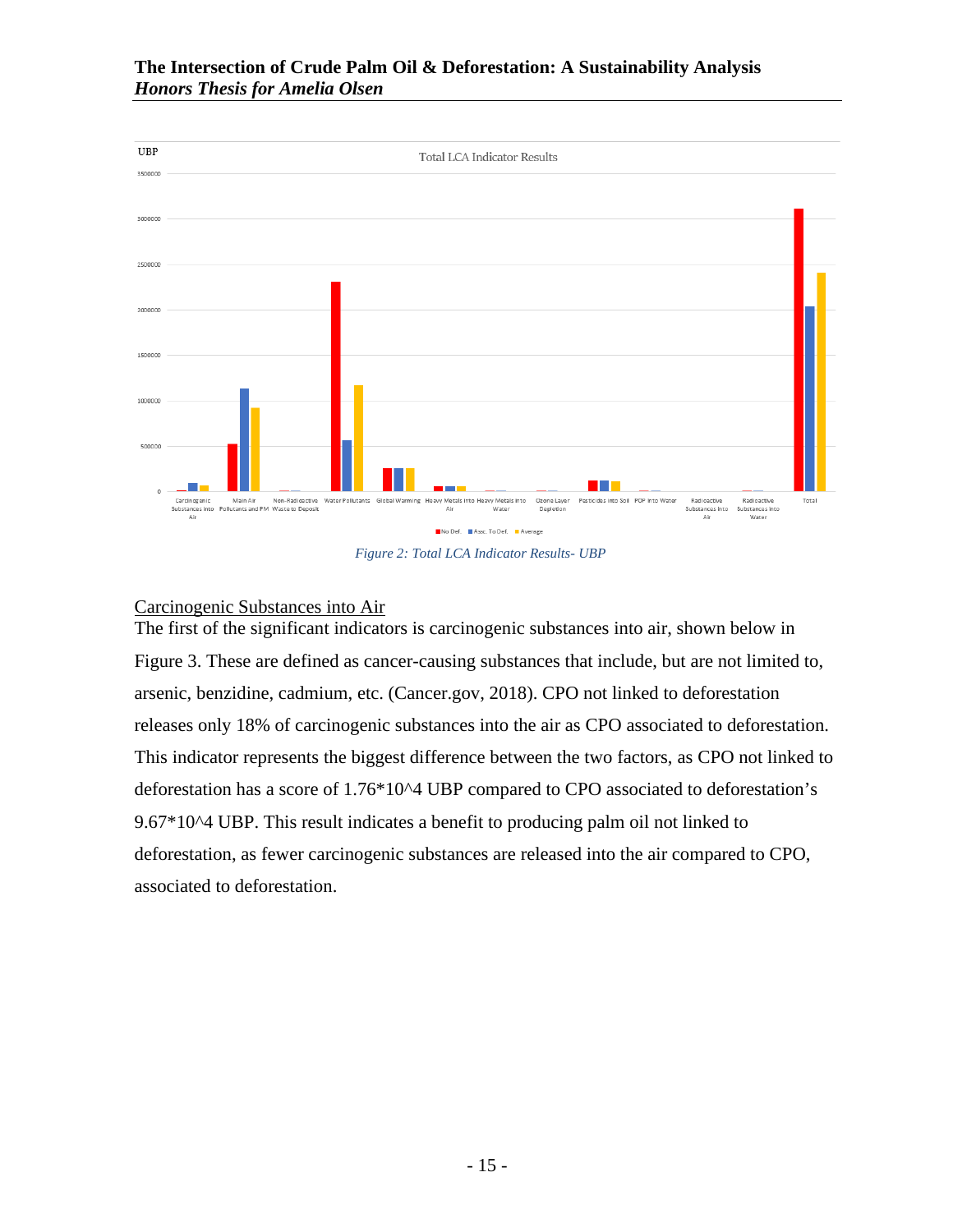

## <span id="page-17-0"></span>Main Air Pollutants and PM

The next indicator with a significant result is main air pollutants and PM (Particulate Matter), shown in Figure 4. Air pollutants and PM are pollutants released into the atmosphere that result from chemical reactions. Some common air pollutants include sulfur dioxide and nitrogen oxides (U.S. EPA, 2020). CPO not linked to deforestation releases 47% of main air pollutants and particulate matter (5.27\*10^5 UBP) than CPO associated to deforestation  $(1.13*10<sup>6</sup> UBP)$ . This indicator shows CPO not linked to deforestation releases less environmental air pollutants and PM than CPO associated to deforestation.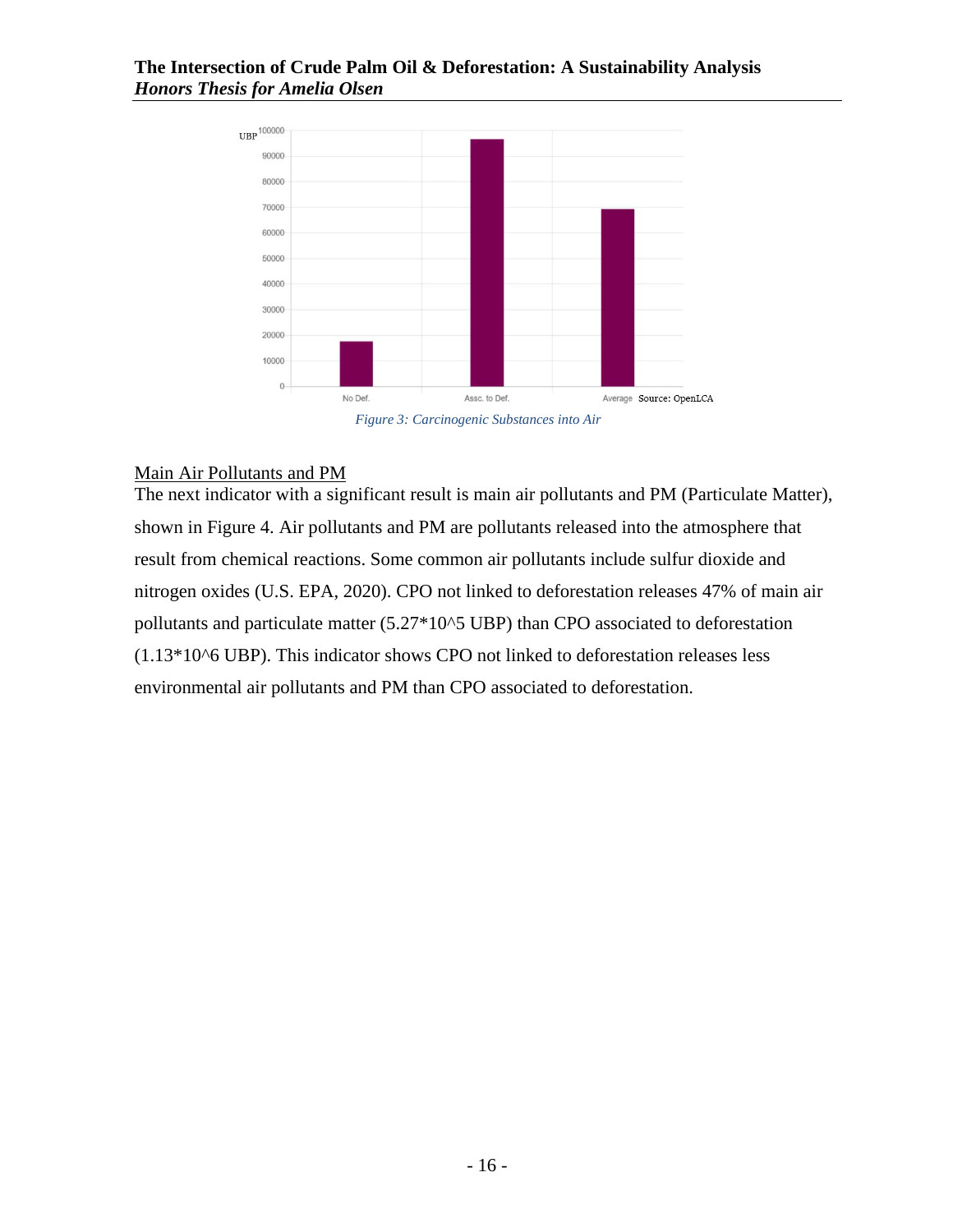

#### <span id="page-18-0"></span>Non-Radioactive Waste to Deposit

The third indicator with a significant result is non-radioactive waste to deposit, shown in Figure 5. This includes any type of waste that results from the production of CPO that is not radioactive (or that containing nuclear fuel) (Rinkesh, 2020). This indicator includes both liquid and solid waste and consists of empty fruit bunches and shells, palm oil mill effluent (POME), amongst others. Contrary to the first two significant indicators, the maximum value for this indicator comes from CPO not linked to deforestation with 4.81\*10^3 UBP. CPO associated to deforestation creates only 67% of non-radioactive waste (3.21\*10^3 UBP) compared to CPO not linked to deforestation. This is the first indication that CPO not linked to deforestation does not necessarily have a lower environmental impact than CPO associated to deforestation.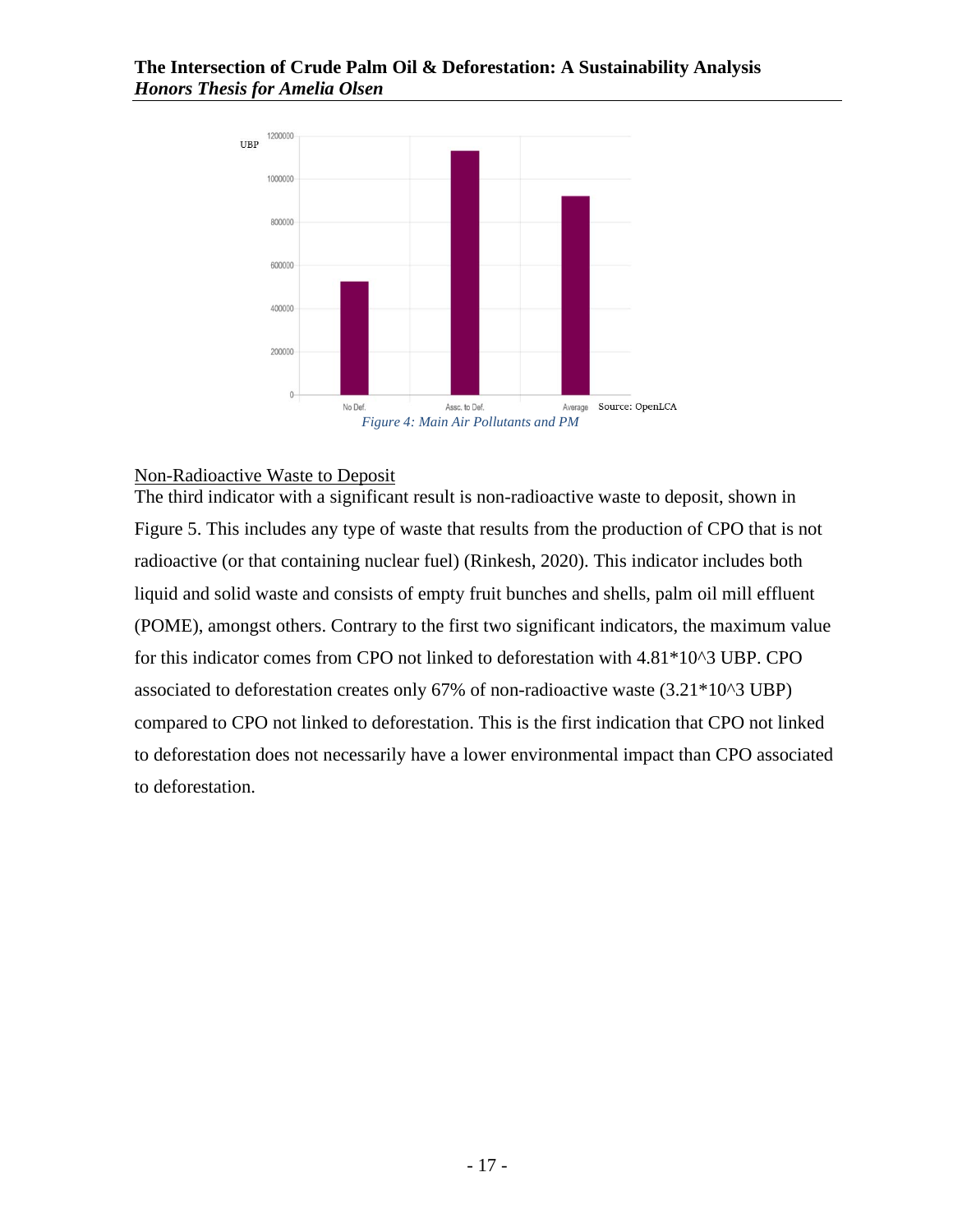

*Figure 5: Non-Radioactive Waste to Deposit*

#### <span id="page-19-0"></span>Water Pollutants

The last significant individual indicator is water pollutants. There are many different categories of water pollutants, but they include metals such as arsenic and zinc (Denchak, 2020). This is another indicator where the maximum result comes from CPO not linked to deforestation with 2.31\*10^6 UBP. In comparison, CPO associated to deforestation creates only 24% of those water pollutants with an impact of 5.66\*10^5 UBP. This indicator shows a major difference between the production of CPO not linked to deforestation, and CPO associated to deforestation. Of the four significant indicators discussed, both product systems had the maximum value for two of them.



*Figure 6: Water Pollutants*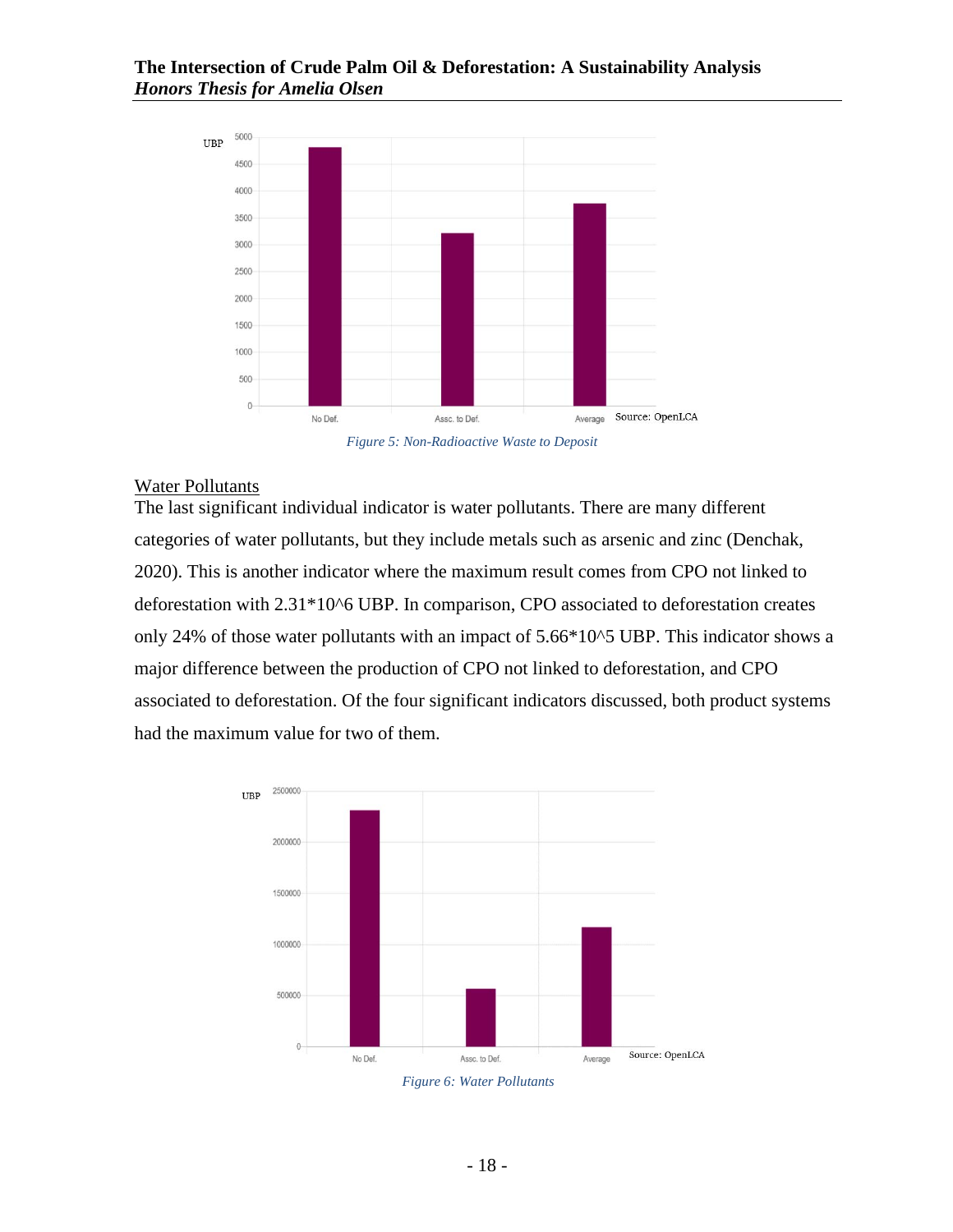<span id="page-20-0"></span>Indicator Total

Figure 7 below shows the total of all twelve indicators of the ecological scarcity (2013) method. Even though the significant results showed the indicators with the largest gap between the two product systems, they do not tell the whole story. Once each indicator was compiled, CPO associated to deforestation has only 65% of the total environmental impact as CPO not linked to deforestation. Of the eight other indicators (shown in Figure 1) that had a much smaller difference between the two product systems, CPO not linked to deforestation had the maximum value for each indicator. Therefore, the cumulation of all twelve indicators has CPO not linked to deforestation receiving a total score of  $3.1*10<sup>6</sup>$  UBP, compared to 2.04\*10^6 UBP for CPO associated to deforestation.



## <span id="page-20-1"></span>Contributions to Total Environmental Impact

Once a difference in the environmental impact between the two product systems was identified, a closer look was taken to see what components of the processes of the two product systems were contributing the most to these results. As CPO not linked to deforestation has the larger environmental impact, that was assessed first, shown below in Figure 8. Even though this palm oil was produced without deforestation, the most significant contributor to the total environmental impact comes from the production of palm fruit bunches (the crop that palm oil is produced from). The second-largest contributor is the crushing of the bunchesanother stage in the production of palm oil. The first transportation category was only the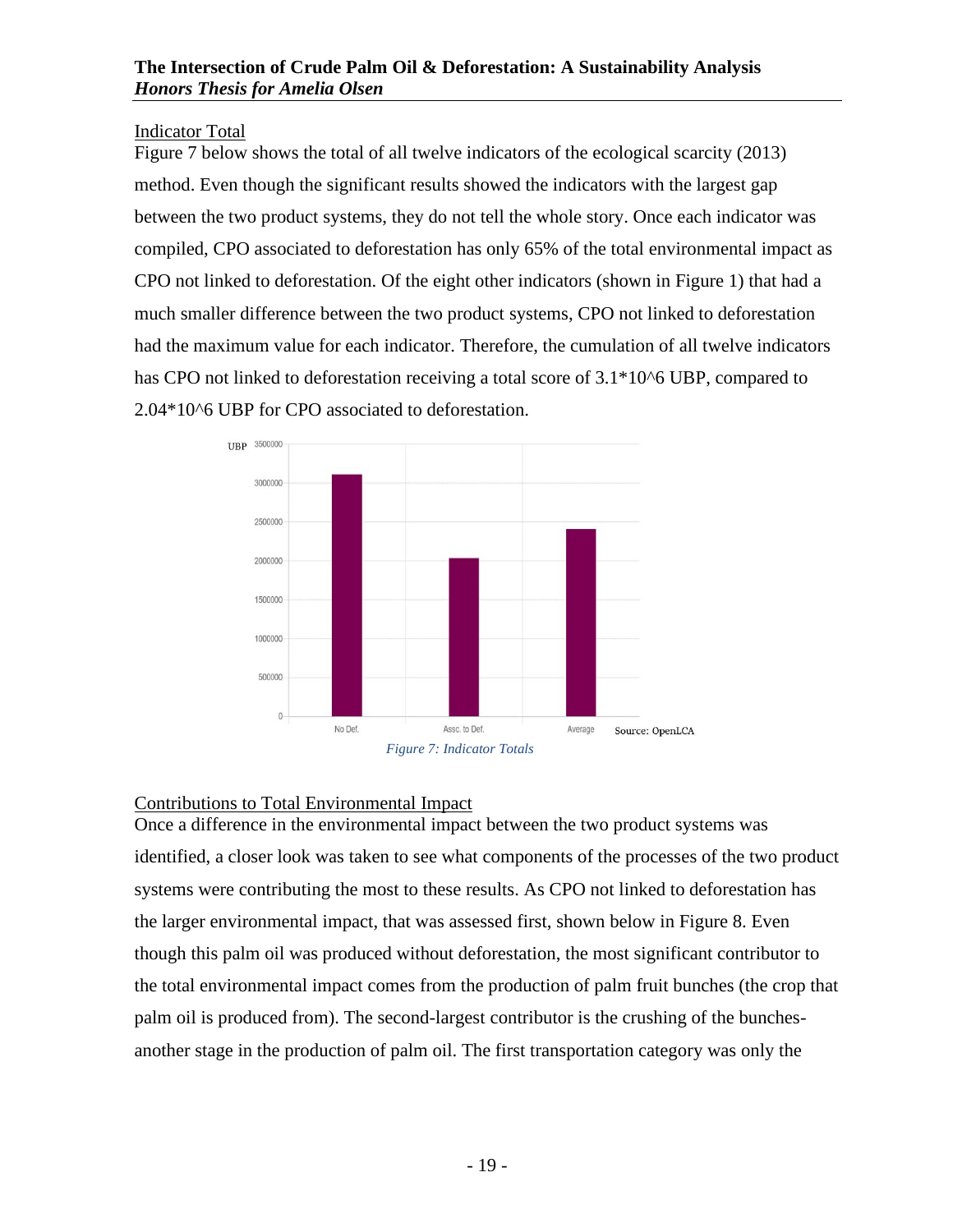third-largest contributor. This signifies that even when palm oil is produced without deforestation, the process of producing the palm oil has a negative impact on the environment.



*Figure 8: CPO Not Linked to Deforestation- Contributions to Environmental Impact*

To compare these results, Figure 9 below shows the largest contributors for CPO associated to deforestation. Unlike the first product system, the largest contributor to the environmental impact from CPO associated to deforestation is actually clear-cutting the land to create a plantation. It is important to note that the environmental impact of this process consists *only* of the impact associated to the production of 1kg of CPO. The forest was only cleared once (not each time 1 kg of CPO is produced), so the total environmental impact of that singular process is divided by the life of the plantation in kilograms of CPO. This allows us to compare the clear-cutting process to every other process. The palm fruit bunch production that was the largest contributor for CPO not linked to deforestation, comes in as the secondlargest contributor here. The third-largest contributor is the crushing of the palm fruit bunches. In the production of this palm oil, transportation factors do not appear in the top three contributors.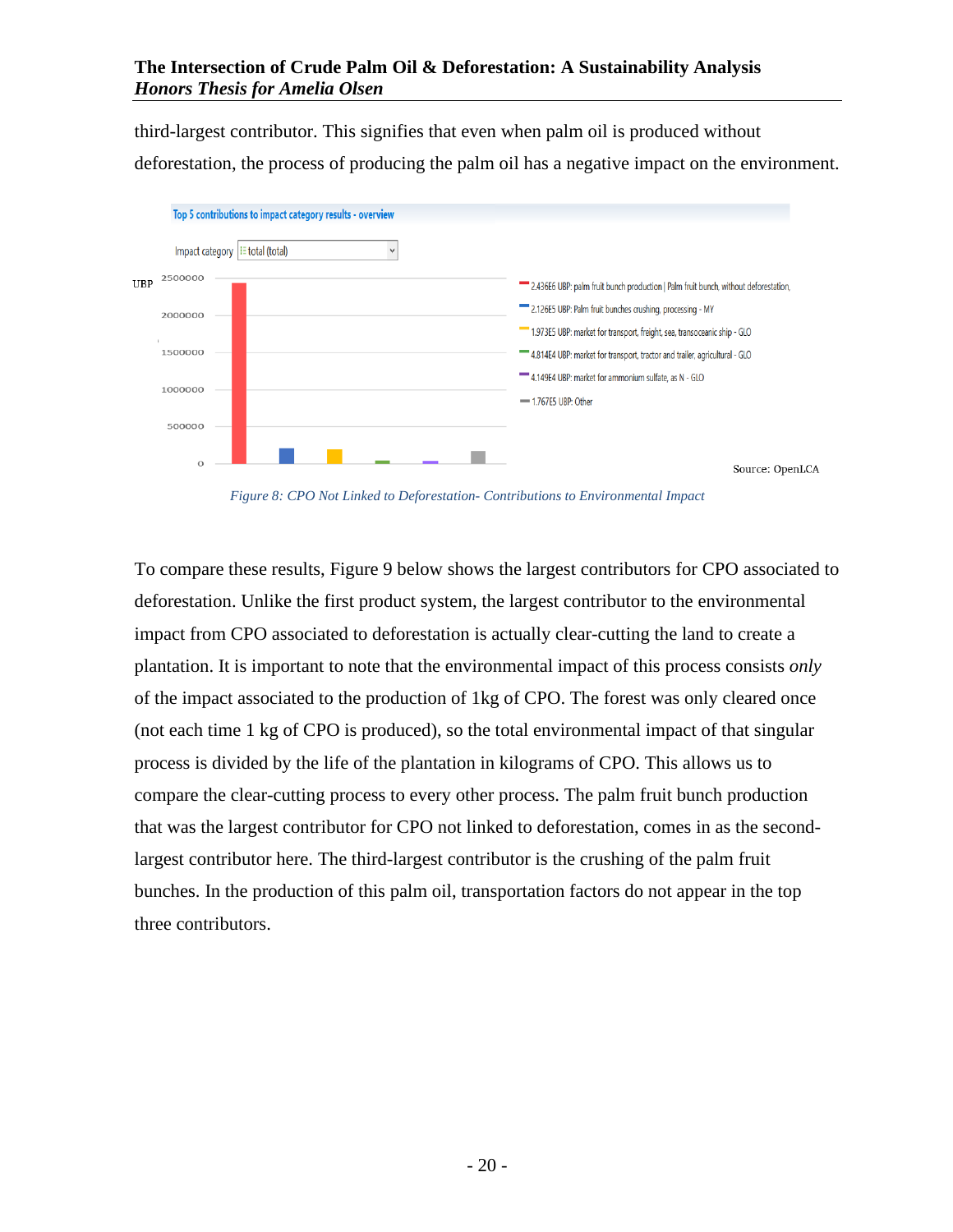|                                             | Top 5 contributions to impact category results - overview |                                                                                |  |
|---------------------------------------------|-----------------------------------------------------------|--------------------------------------------------------------------------------|--|
| Impact category $ \mathbf{E}$ total (total) |                                                           |                                                                                |  |
| 2500000<br>UBP                              |                                                           |                                                                                |  |
|                                             |                                                           | 7.455E5 UBP: clear-cutting, primary forest to arable land, perennial crop - MY |  |
| 2000000                                     |                                                           | 6.612E5 UBP: palm fruit bunch production, on land recently transformed - MY    |  |
| 1500000                                     |                                                           | 2.126E5 UBP: Palm fruit bunches crushing, processing - MY                      |  |
|                                             |                                                           | "1.973E5 UBP: market for transport, freight, sea, transoceanic ship - GLO      |  |
| 1000000                                     |                                                           | 4.149E4 UBP: market for ammonium sulfate, as N - GLO                           |  |
| 500000                                      |                                                           | -1.790E5 UBP: Other                                                            |  |
|                                             |                                                           | Source: OpenLCA                                                                |  |

*Figure 9: CPO Associated to Deforestation- Contributions to Environmental Impact*

#### <span id="page-22-0"></span>Palm Fruit Bunch Production Contributors

After this analysis, it became clear the process with the biggest difference between them was palm fruit bunch production without deforestation and palm fruit bunch production on land recently transformed. In order to determine the cause behind this difference, the flows that contribute to these processes were evaluated. First, Figure 10 shows the flows that make up palm fruit bunch production without deforestation. Figure 11 shows the same for palm fruit bunch production on land recently transformed. While there are many flows that make up the entire environmental impact of each process, there are only two flows that have a different UBP value between the two processes. Those flows are Nitrate and Ammonia. Nitrate equates to 625 UBP for palm fruit bunch production without deforestation compared to just 151 UBP for palm fruit bunch production on land recently transformed. Ammonia's values were 41 and 34, respectively.

| $\vee$ i total (total)        |                                        |                  | 661.74345 UBP   |
|-------------------------------|----------------------------------------|------------------|-----------------|
| <b>F.</b> Nitrate             | Emission to water/ground water         | $0.02316$ kg     | 625.44461 UBP   |
| F. Ammonia                    | Emission to air/low population density | $0.00061$ kg     | 41.04815 UBP    |
| <b>F.</b> Dinitrogen monoxide | Emission to air/low population density | $0.00018$ kg     | 25.63204 UBP    |
| F. Cypermethrin               | Emission to soil/agricultural          | 2.88000E-6 kg    | 20.44800 UBP    |
| F. Glyphosate                 | Emission to soil/agricultural          | 4.05000E-5 kg    | 6.07500 UBP     |
| <b>F.</b> Carbofuran          | Emission to soil/agricultural          | 2.04000E-5 kg    | 3.06000 UBP     |
| $F0$ 2,4-D                    | Emission to soil/agricultural          | 5.84000E-6 kg    | 2.27760 UBP     |
| <b>F.</b> Nitrogen oxides     | Emission to air/low population density | 3.84000E-5 kg    | 1.49760 UBP     |
| F. Lead                       | Emission to soil/agricultural          | 7.48000E-8 kg    | 1.27160 UBP     |
| F. Cadmium                    | Emission to soil/agricultural          | 1.45000E-9 kg    | 0.39150 UBP     |
| <b>F</b> Benomyl              | Emission to soil/agricultural          | 3.72000E-8 kg    | 0.01748 UBP     |
| <b>F.</b> Thiram              | Emission to soil/agricultural          | 6.61000E-8 kg    | 0.01586 UBP     |
| F. Zinc                       | Emission to soil/agricultural          | $-4.22000E-6$ kg | $-11.81600$ UBP |
| <b>F.</b> Copper              | Emission to soil/agricultural          | -3.83000E-6 kg   | -53.62000 UBP   |

*Figure 10: Flows Contributing to Palm Fruit Bunch Production Without Deforestation*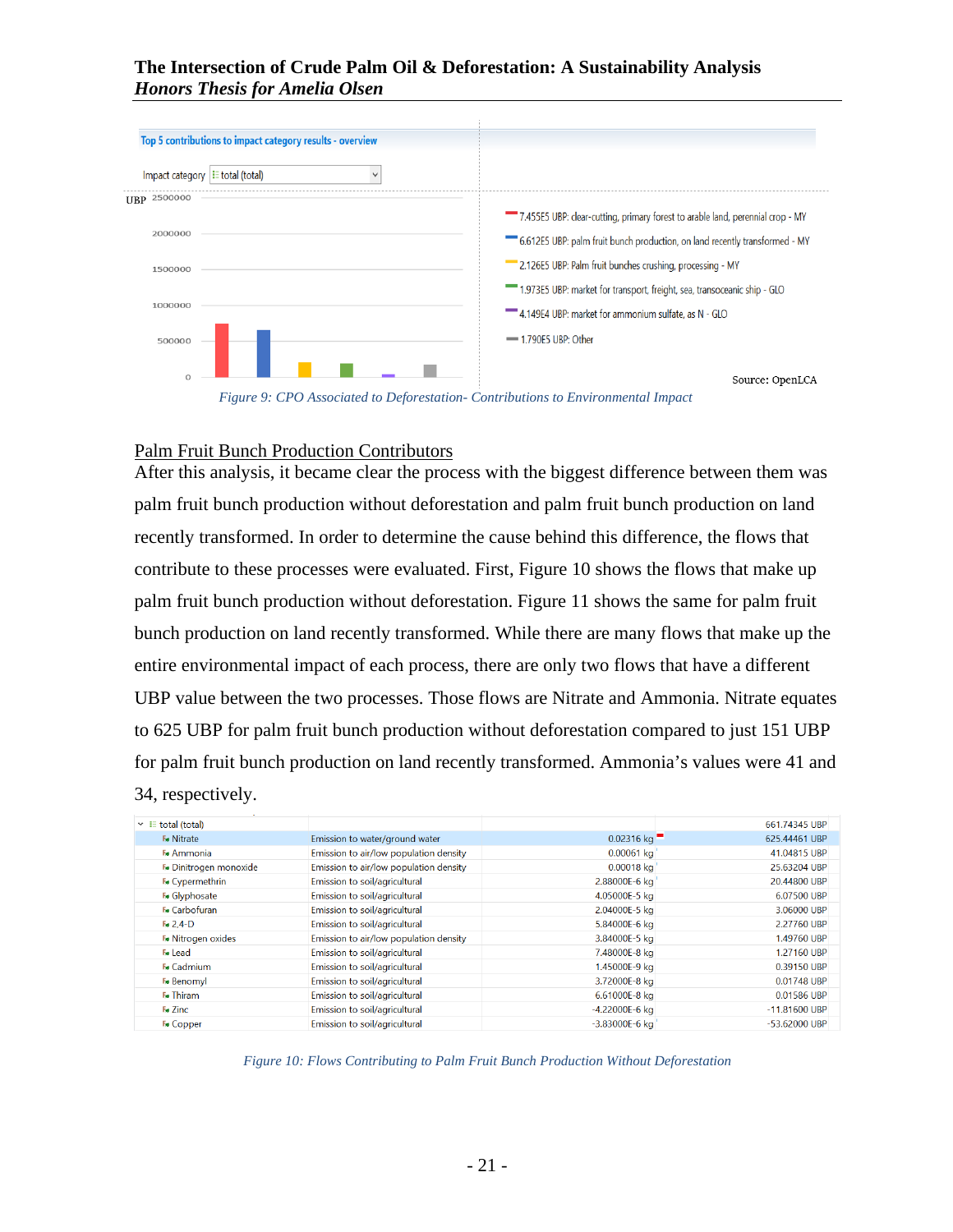| $\vee$ $\equiv$ total (total) |                                        |                    | 179.63555 UBP   |
|-------------------------------|----------------------------------------|--------------------|-----------------|
| <b>F.</b> Nitrate             | Emission to water/ground water         | $0.00558$ kg       | 150.62490 UBP   |
| F. Ammonia                    | Emission to air/low population density | 0.00050 kg         | 33.75996 UBP    |
| <b>F.</b> Dinitrogen monoxide | Emission to air/low population density | 0.00018 kg         | 25.63204 UBP    |
| F. Cypermethrin               | Emission to soil/agricultural          | 2.88000E-6 kg      | 20,44800 UBP    |
| <b>F</b> Glyphosate           | Emission to soil/agricultural          | 4.05000E-5 kg      | 6.07500 UBP     |
| F. Carbofuran                 | Emission to soil/agricultural          | 2.04000E-5 kg      | 3.06000 UBP     |
| $F0$ 2,4-D                    | Emission to soil/agricultural          | 5.84000E-6 kg      | 2.27760 UBP     |
| F. Nitrogen oxides            | Emission to air/unspecified            | 3.84000E-5 kg      | 1.49760 UBP     |
| Fo Lead                       | Emission to soil/agricultural          | 7.48000E-8 kg      | 1.27160 UBP     |
| <b>Fo</b> Cadmium             | Emission to soil/agricultural          | 1.45000E-9 kg      | 0.39150 UBP     |
| F. Benomyl                    | Emission to soil/agricultural          | 3.72000E-8 kg      | 0.01748 UBP     |
| <b>F.</b> Thiram              | Emission to soil/agricultural          | 6.61000E-8 kg      | 0.01586 UBP     |
| F. Zinc                       | Emission to soil/agricultural          | -4.22000E-6 kg     | $-11.81600$ UBP |
| F. Copper                     | Emission to soil/agricultural          | $-3.83000E - 6$ kg | $-53.62000$ UBP |
|                               |                                        |                    |                 |

*Figure 11: Flows Contributing to Palm Fruit Bunch Production on Land Recently Transformed*

These differences indicated that the difference was coming from fertilizer usage, as both nitrate and ammonia are major ingredients in fertilizers. However, land that has been recently cleared has less fertile soil, so plantations on land recently transformed actually have a higher need for fertilizer (Bernhard, 2010). So, in a case where the same amount of fertilizer is applied to two plantations, (one on land recently transformed, the other without an element of deforestation) the plantation on land recently transformed will absorb more of the fertilizer. Since the land without deforestation already has more nutrients, less fertilizer will be absorbed into the soil, and the remainder will escape in the form of nitrate and ammonia emissions. This introduces the issue of fertilizer runoff because when it rains, the unabsorbed fertilizer will runoff into nearby water sources polluting them. This gives us further confirmation, as water pollutants is the variable with the highest environmental impact.

## <span id="page-23-0"></span>**CONCLUSION & SUMMARY**

The results of this research have identified both variations of palm oil (and therefore the average as well), have a large environmental impact. Therefore, this suggests that each product system has a significant environmental impact that would most likely make it difficult to become sustainable. These results put into question the practicability of certified sustainable palm oil from the RSPO, as these results do not indicate sustainable palm oil is achievable through a 'no-deforestation' commitment. While the RSPO's certified sustainable palm oil does have other characteristics besides being made with no deforestation, the 'no deforestation' requirement is a considerable component of the requirements that are set with the goal of minimizing environmental impact. It is also important to note that this research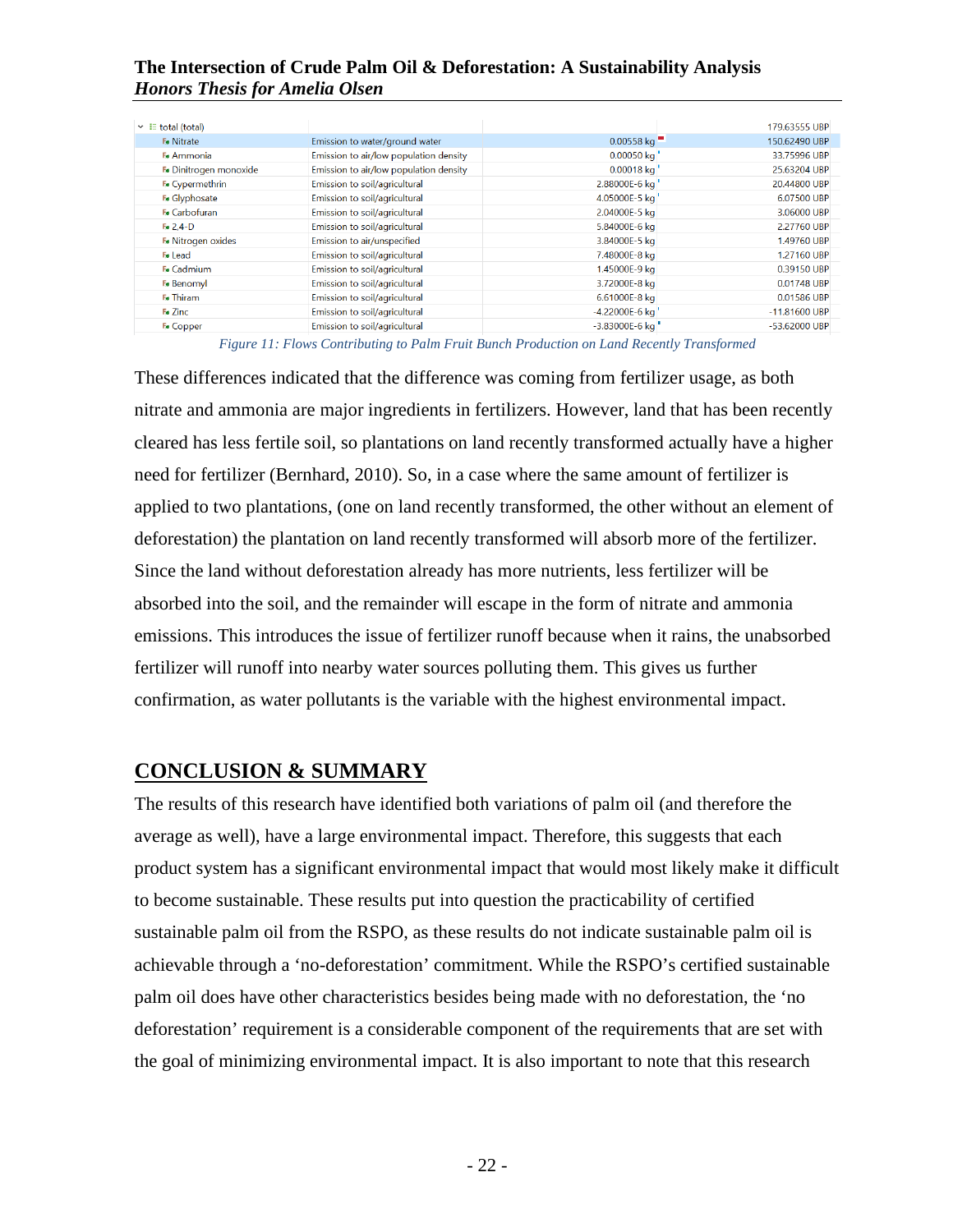solely evaluated the environmental impact of these product systems, rather than the entire ecosystem impact.

<span id="page-24-0"></span>Therefore, it cannot be assumed that CPO associated to deforestation is simply 'better', as other factors unrelated to environmental impact (such as habitat loss) are not taken into consideration in this research. Rather, the large environmental impact of both variations of palm oil highlights the likelihood that palm oil is inherently not sustainable. Although each product system evaluated is not currently environmentally sustainable, does not mean it cannot become sustainable in the future. Technology has allowed humans to innovate in many different ways, including how to make some processes more environmentally friendly. With enough emphasis and awareness of the issue of crude palm oil, a path towards sustainable palm oil is indeed possible.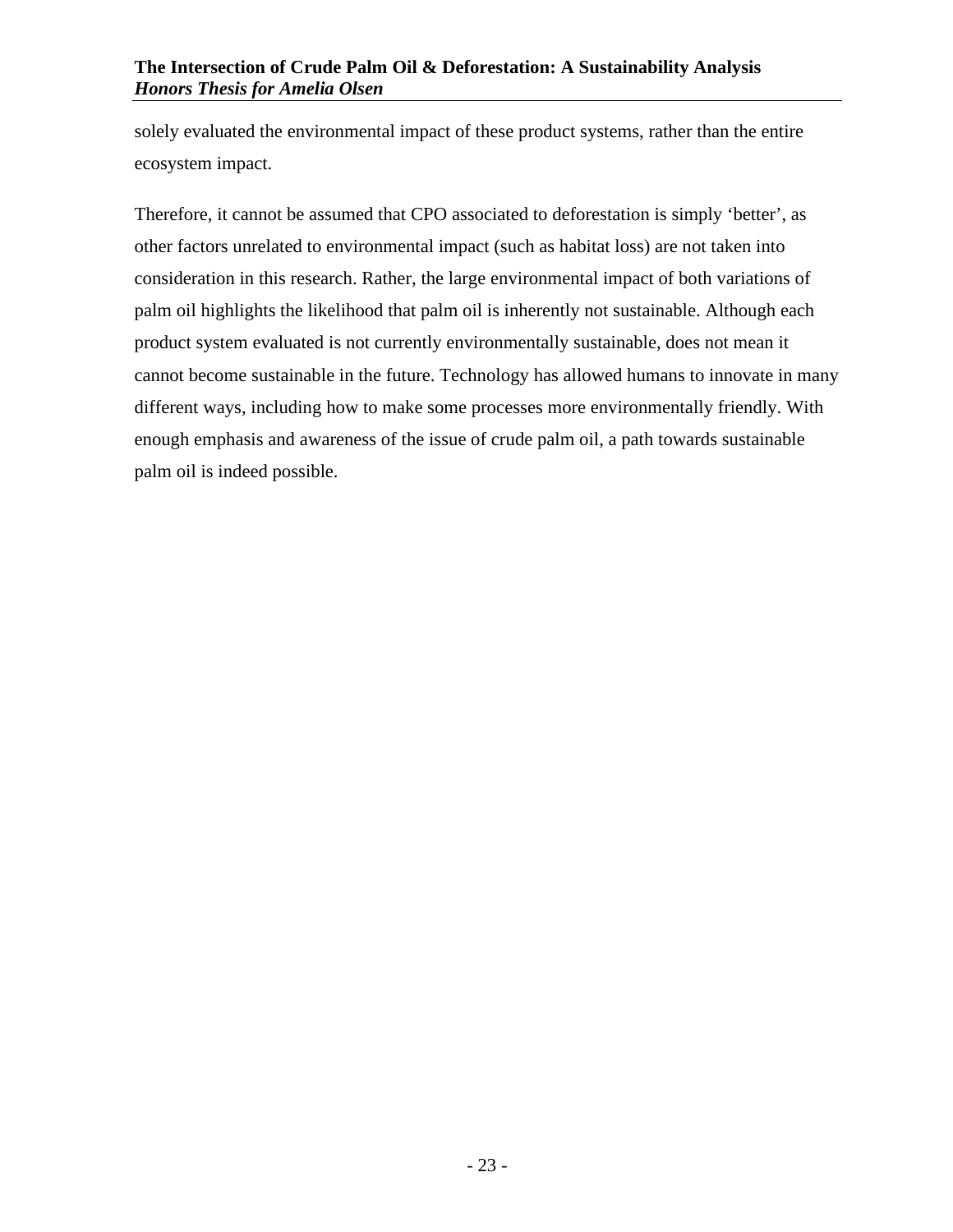## **REFERENCES**

- "About." *RSPO*, 2020, rspo.org/about.
- Austin K.G., Kasibhatla P.S., Urban D.L., Stolle F., Vincent J.V. (2015) Reconciling Oil Palm Expansion and Climate Change Mitigation in Kalimantan, Indonesia. PLoSONE 10(5):e0127963.doi:10.1371/ journal.pone.0127963
- Bernhard, A. (2010). *The Nitrogen Cycle: Processes, Players, and Human Impact*. Nature News. https://www.nature.com/scitable/knowledge/library/the-nitrogen-cycleprocesses-players-and-human-15644632/.
- "Biofuel." *Merriam-Webster.com Dictionary*, Merriam-Webster, https://www.merriamwebster.com/dictionary/biofuel. Accessed 23 Apr. 2020.
- Cancer.gov. (2018, December 28). Cancer-causing substances in the environment. Retrieved March 16, 2021, from [https://www.cancer.gov/about-cancer/causes](https://www.cancer.gov/about-cancer/causes-prevention/risk/substances)[prevention/risk/substances](https://www.cancer.gov/about-cancer/causes-prevention/risk/substances)
- Certifying Destruction. Greenpeace International, Sept. 2013, [www.greenpeace.org/archive](http://www.greenpeace.org/archive-international/Global/international/publications/forests/2013/Indonesia/RSPO-Certifying-Destruction.pdf)[international/Global/international/publications/forests/2013/Indonesia/RSPO-](http://www.greenpeace.org/archive-international/Global/international/publications/forests/2013/Indonesia/RSPO-Certifying-Destruction.pdf)[Certifying-Destruction.pdf.](http://www.greenpeace.org/archive-international/Global/international/publications/forests/2013/Indonesia/RSPO-Certifying-Destruction.pdf)
- Denchak, M. (2020, November 05). Water pollution: Everything you need to know. Retrieved March 16, 2021, from [https://www.nrdc.org/stories/water-pollution-everything-you](https://www.nrdc.org/stories/water-pollution-everything-you-need-know)[need-know](https://www.nrdc.org/stories/water-pollution-everything-you-need-know)
- "Everything You Need to Know about Palm Oil." *Ecotricity*, 4 Dec. 2018, [www.ecotricity.co.uk/news/news-archive/2018/everything-you-need-to-know-about](http://www.ecotricity.co.uk/news/news-archive/2018/everything-you-need-to-know-about-palm-oil)[palm-oil.](http://www.ecotricity.co.uk/news/news-archive/2018/everything-you-need-to-know-about-palm-oil)
- Fitzherbert, E. B., Struebig, M. J., Morel, A., Danielsen, F., Brühl, C. A., Donald, P. F., & Phalan, B. (2008, September 03). How will oil palm expansion affect biodiversity? Retrieved March 07, 2021, from https://www.sciencedirect.com/science/article/pii/S0169534708002528

Harianto 2019 IOP Conf. Ser.: Earth Environ. Sci. 336 012011

- Harris, S. L. (2013, July). *Palm Oil and the Importance of Participation in Sustainability Regulatory Schemes*. SSRN. https://papers.ssrn.com/sol3/papers.cfm?abstract\_id=2405206.
- International Organization for Standardization. (2006). *ISO 14040:2006*. <https://web.stanford.edu/class/cee214/Readings/ISOLCA.pdf>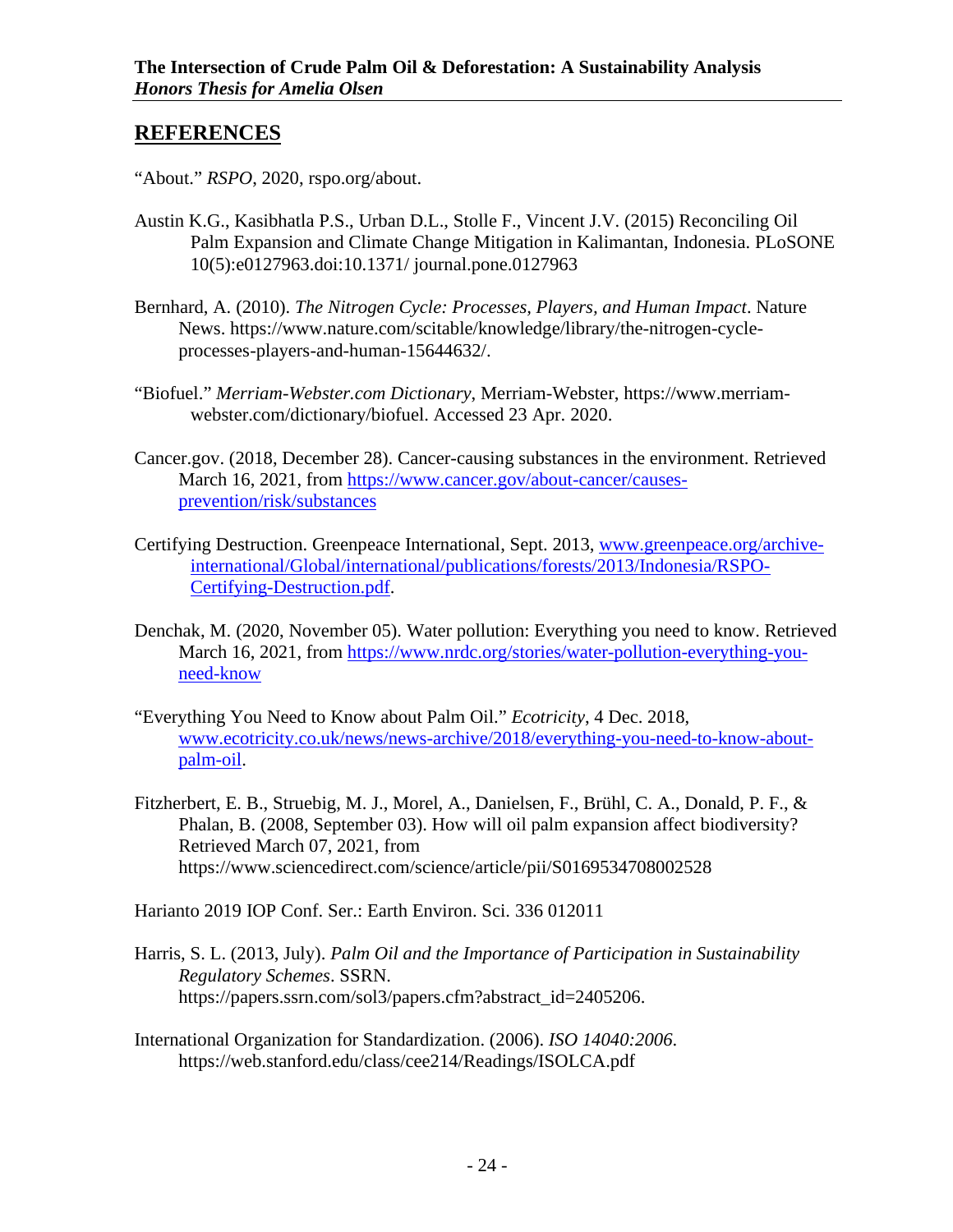- Kiezebrink, V. (2017, June 13). *Palming Off Responsibility*. SSRN. https://papers.ssrn.com/sol3/papers.cfm?abstract\_id=2989755.
- Klein, J., & Manasantivongs, P. (2011, April 11). Want to avoid palm oil? You need a label. Retrieved February 19, 2021, from [https://theconversation.com/want-to-avoid-palm-oil](https://theconversation.com/want-to-avoid-palm-oil-you-need-a-label-275)[you-need-a-label-275](https://theconversation.com/want-to-avoid-palm-oil-you-need-a-label-275)
- Lee, H. A. (2019, December 18). *Palm Oil Is in Everything, and It's Hurting More Than the Orangutans*. EcoWatch. https://www.ecowatch.com/palm-oil-environmental-costs-2640781015.html.
- Lee, J. S. H., Miteva, D. A., Carlson, K. M., Heilmayr, R., & Saif, O. (2020, February 14). *Does oil palm certification create trade-offs between environment and development in Indonesia?* SocArXiv Papers. https://osf.io/preprints/socarxiv/zrwpd/.
- Liebsch, T. (2019, May 13). *Life Cycle Assessment (LCA) - Complete Beginner's Guide*. Ecochain. https://ecochain.com/knowledge/life-cycle-assessment-lca-guide/.
- Lierley, E. R. (2020, October 08). Mars' Claim of Achieving Deforestation-Free Palm Oil Nothing but Greenwash, says Rainforest Action Network. Retrieved March 07, 2021, from https://www.ran.org/press-releases/mars-claim-of-achieving-deforestation-freepalm-oil-nothing-but-greenwash-says-rainforest-action-network/
- Lyons-White, J., & Knight, A. T. (2018, May 23). Palm oil supply chain complexity impedes implementation of corporate no-deforestation commitments. Retrieved March 07, 2021, from https://www.sciencedirect.com/science/article/pii/S0959378017310117?via%3Dihub
- Macdonald, K., & Balaton-Chrimes, S. (2016, October 1). *The Complaints System of the Roundtable on Sustainable Palm Oil (RSPO)*. SSRN. https://papers.ssrn.com/sol3/papers.cfm?abstract\_id=2880049.
- Mongabay. (2012, July 31). *Types of rainforests*. Mongabay.com. https://rainforests.mongabay.com/0103.htm.
- Mukherjee, I., & Sovacool, B. (2014). Palm oil-based biofuels and sustainability in southeast Asia: A review of Indonesia, Malaysia, and Thailand. *Renewable and Sustainable Energy Reviews*, *37*, 1–12. https://doi.org/doi:10.1016/j.rser.2014.05.001
- Oseghale, S. D., Mohamed, A. F., & Chikere, A. O. (2017, December 16). *Status Evaluation of Palm Oil Waste Management Sustainability in Malaysia*. OIDA International Journal of Sustainable Development, Vol. 10, No. 12, pp. 41-48, 2017. SSRN. https://papers.ssrn.com/sol3/papers.cfm?abstract\_id=3089245
- "Palm oil." *Merriam-Webster.com Dictionary*, Merriam-Webster, https://www.merriamwebster.com/dictionary/palm%20oil. Accessed 23 Apr. 2020.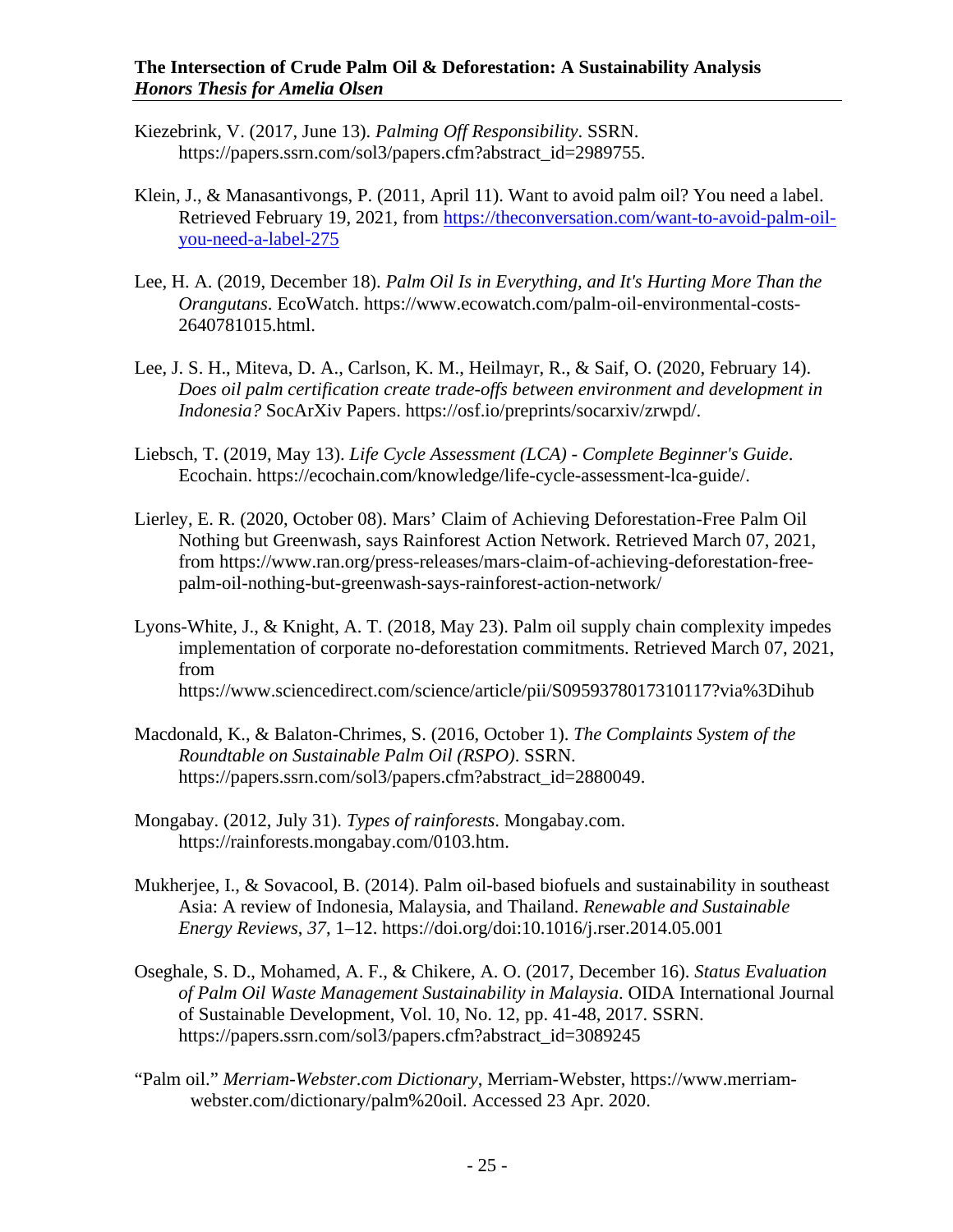- Pin Koh, L., & Wilcove, D. S. (2008, May 15). Is oil palm agriculture really destroying tropical biodiversity? (1233993872 916339612 C. Bradshaw, Ed.). Retrieved March 07, 2021, from [https://conbio.onlinelibrary.wiley.com/doi/full/10.1111/j.1755-](https://conbio.onlinelibrary.wiley.com/doi/full/10.1111/j.1755-263X.2008.00011.x) [263X.2008.00011.x](https://conbio.onlinelibrary.wiley.com/doi/full/10.1111/j.1755-263X.2008.00011.x)
- Reinecke, J., von Hagen, O., & Manning, S. (2015, January 16). *Palm Oil Under Discussion: The Pros and Cons of an Agricultural Raw Material in Sustainable Food Production*. Moderne Ernaehrung Heute, Official Journal of the Food Chemistry Institute of the Association of the German Confectionery Industry, p. 1-16, May 2011. SSRN. https://papers.ssrn.com/sol3/papers.cfm?abstract\_id=1856409.
- Rinkesh. (2020, October 09). Radioactive waste: Various types and devastating effects. Retrieved March 16, 2021, from https://www.conserve-energy-future.com/types-ofradioactivewaste.php#:~:text=There%20are%20five%20types%20of,and%20milling%20and%20tr ansuranic%20waste.
- RSPO Board of Governors. "RSPO Supply Chain Certification Systems." RSPO Roundtable on Sustainable Palm Oil, 14 June 2017.
- Silva-Castañeda, L. A forest of evidence: third-party certification and multiple forms of proof—a case study of oil palm plantations in Indonesia. Agric Hum Values 29, 361– 370 (2012). https://doi.org/10.1007/s10460-012-9358-x
- "Smallholder." Oxford Dictionary. [https://www.lexico.com/en/definition/smallholder.](https://www.lexico.com/en/definition/smallholder) Accessed 23 Apr. 2020.
- Southey, F. (2020, October 06). Mars announces deforestation-free palm oil supply chain. Retrieved March 07, 2021, from [https://www.foodnavigator.com/Article/2020/10/06/Mars-announces-deforestation-free](https://www.foodnavigator.com/Article/2020/10/06/Mars-announces-deforestation-free-palm-oil-supply-chain)[palm-oil-supply-chain](https://www.foodnavigator.com/Article/2020/10/06/Mars-announces-deforestation-free-palm-oil-supply-chain)
- "Sustainable Palm Oil on the Double." TCE: The Chemical Engineer, no. 903, Sept. 2016, p. 17. EBSCOhost,search.ebscohost.com/login.aspx?direct=true&db=aph&AN=1180202 44&site=ehost-live.
- Teuscher M., Gérard A., Brose U., Buchori D., Clough Y., Ehbrecht M., Hölscher D., Irawan B., Sundawati L., Wollni M., and Kreft H. (2016) Experimental Biodiversity Enrichment in Oil-Palm-Dominated Landscapes in Indonesia. Front. Plant Sci. 7:1538. doi: 10.3389/fpls.2016.01538
- The chain: Most global palm oil trade covered BY ZERO-DEFORESTATION. (2016, March 22). Retrieved March 06, 2021, from https://chainreactionresearch.com/the-chainmusim-mas-no-deforestation-policy/